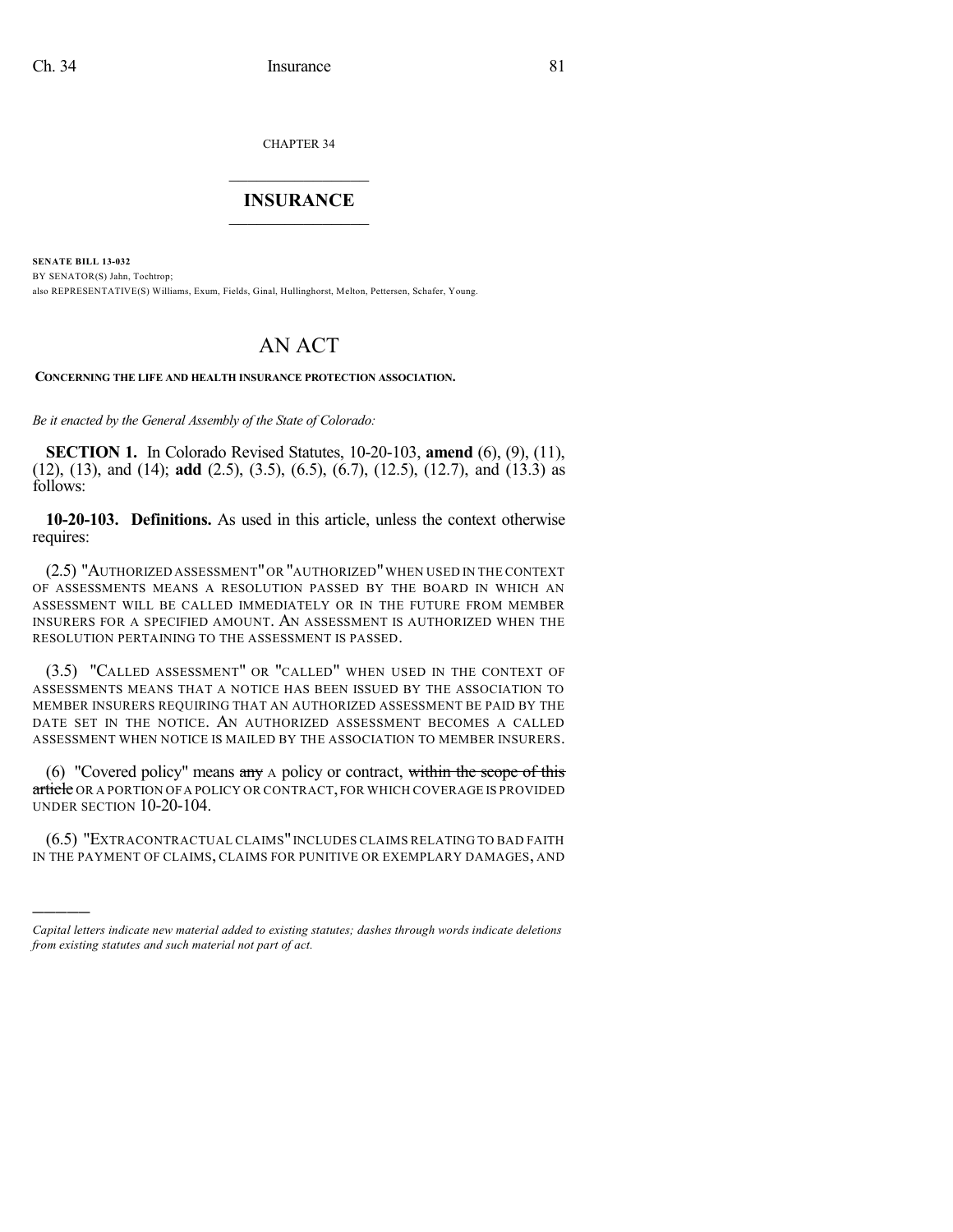CLAIMS FOR ATTORNEY FEES AND COSTS.

(6.7) "IMPAIRED INSURER"MEANS A MEMBER INSURER THAT IS NOT AN INSOLVENT INSURER AND IS PLACED UNDER AN ORDER OF REHABILITATION OR CONSERVATION BY A COURT OF COMPETENT JURISDICTION.

(9) "Moody's CORPORATE BOND YIELD average" means Moody's corporate bond yield average THE monthly average corporates as published by Moody's Investors Service, Inc., or any successor thereto.

(11) "Person" means any individual, corporation, LIMITED LIABILITY COMPANY, partnership, association, or voluntary organization.

(12) "Premiums" means amounts OF MONEY OR OTHER CONSIDERATION, HOWEVER DESIGNATED, received on covered policies or contracts less returned premiums, returned considerations CONSIDERATION, and returned deposits, and less dividends and experience credits thereon. "Premiums" does not include any amounts OF MONEY OR OTHER CONSIDERATION received for any policies or contracts or for the portions of any policies or contracts for which coverage is not provided under section  $10-20-104$   $(2)$ ; except that assessable premiums shall not be reduced on account of section  $10-20-104(2)$  (b) (III) relating to interest limitations and section 10-20-104 (3) (b) relating to limitations with respect to any one life. "PREMIUMS" DOES NOT INCLUDE:

(a) PREMIUMS ON AN UNALLOCATED ANNUITY CONTRACT; OR

(b) PREMIUMS IN EXCESS OF FIVE MILLION DOLLARS WITH RESPECT TO MULTIPLE NONGROUP POLICIES OF LIFE INSURANCE OWNED BY ONE OWNER, REGARDLESS OF:

(I) WHETHER THE POLICY OWNER IS AN INDIVIDUAL, FIRM, CORPORATION, OR OTHER PERSON;

(II) WHETHER THE PERSONS INSURED ARE OFFICERS, MANAGERS, EMPLOYEES, OR OTHER PERSONS; OR

(III) THE NUMBER OF POLICIES OR CONTRACTS HELD BY THE OWNER.

(12.5) (a) "PRINCIPAL PLACE OF BUSINESS" OF A PERSON OTHER THAN AN INDIVIDUAL MEANS THE SINGLE STATE IN WHICH THE INDIVIDUALS WHO ESTABLISH POLICY FOR THE DIRECTION, CONTROL, AND COORDINATION OF THE OPERATION OF THE ENTITY AS A WHOLE PRIMARILY EXERCISE THAT FUNCTION, AS DETERMINED BY THE ASSOCIATION IN ITS REASONABLE JUDGMENT BY CONSIDERING THE FOLLOWING FACTORS:

(I) THE STATE IN WHICH THE PRIMARY EXECUTIVE AND ADMINISTRATIVE HEADQUARTERS OF THE ENTITY IS LOCATED;

(II) THE STATE IN WHICH THE PRINCIPAL OFFICE OF THE CHIEF EXECUTIVE OFFICER OF THE ENTITY IS LOCATED;

(III) THE STATE IN WHICH THE BOARD OF DIRECTORS OR SIMILAR GOVERNING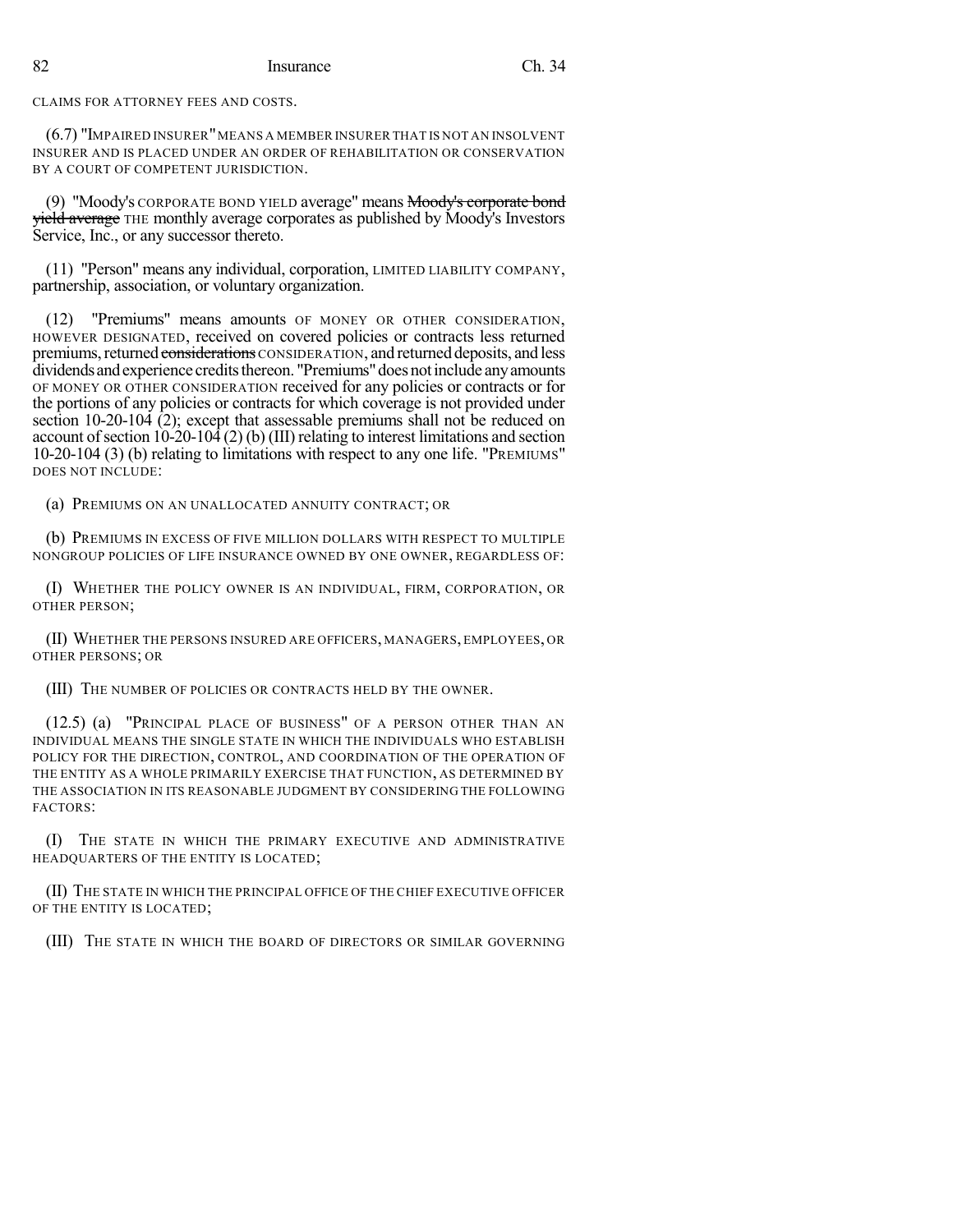PERSON OR PERSONS OF THE ENTITY CONDUCTS THE MAJORITY OF ITS MEETINGS;

(IV) THE STATE IN WHICH THE EXECUTIVE OR MANAGEMENT COMMITTEE OF THE BOARD OF DIRECTORS OR SIMILAR GOVERNING PERSON OR PERSONS OF THE ENTITY CONDUCTS THE MAJORITY OF ITS MEETINGS; AND

(V) THE STATE FROM WHICH THE OVERALL OPERATION OF THE ENTITY IS DIRECTED.

(b) IN THE CASE OF PLAN SPONSORS, IF MORE THAN FIFTY PERCENT OF THE PARTICIPANTS IN THE BENEFIT PLAN ARE EMPLOYED IN A SINGLE STATE, THAT STATE IS THE PRINCIPAL PLACE OF BUSINESS FOR THE PLAN SPONSOR.

(c) THE PRINCIPAL PLACE OF BUSINESS OF A PLAN SPONSOR OF A BENEFIT PLAN IS THE PRINCIPAL PLACE OF BUSINESS OF THE ASSOCIATION, COMMITTEE,JOINT BOARD OF TRUSTEES, OR SIMILAR GROUP OF REPRESENTATIVES OF THE PARTIES WHO ESTABLISH OR MAINTAIN THE BENEFIT PLAN THAT, IN LIEU OF A SPECIFIC OR CLEAR DESIGNATION OF A PRINCIPAL PLACE OF BUSINESS, IS THE PRINCIPAL PLACE OF BUSINESS OF THE EMPLOYER OR EMPLOYEE ORGANIZATION THAT HAS THE LARGEST INVESTMENT IN THE BENEFIT PLAN.

(12.7) "RECEIVERSHIP COURT"MEANS THE COURT IN AN IMPAIRED OR INSOLVENT INSURER'S STATE HAVING JURISDICTION OVER THE CONSERVATION, REHABILITATION, OR LIQUIDATION OF THE INSURER.

(13) "Resident" means any person to whoma contractual obligation is owed and who resides in this state on the date of entry of A COURT ORDER THAT DETERMINES A MEMBER INSURER TO BE AN IMPAIRED INSURER OR a court order that determines a member insurer to be an insolvent insurer. A person may be a resident of only one state, which in the case of a person other than a natural person shall be its principal place of business. Citizens of the United States who are residents of a foreign country, United States possession, United States territory, or United States protectorate, which country, possession, territory, or protectorate does not have an association similar to the association created by this article, shall be deemed residents of the state of domicile of the insurer that issued the policies or contracts.

(13.3) "STATE" MEANS A STATE, THE DISTRICT OF COLUMBIA, PUERTO RICO, OR A POSSESSION, TERRITORY, OR PROTECTORATE OF THE UNITED STATES.

(14) "Supplemental contract"means any WRITTEN agreement entered into forthe distribution of **policy or contract** proceeds UNDER A LIFE, HEALTH, OR ANNUITY POLICY OR A LIFE, HEALTH, OR ANNUITY CONTRACT.

**SECTION 2.** In Colorado Revised Statutes, 10-20-104, **amend** (2) (a), (2) (b) introductory portion, (2) (b) (I), (2) (b) (II), (2) (b) (III), (2) (b) (IV) introductory portion, (2) (b) (IV) (A), (2) (b) (V), (2) (b) (XIV), (3), and (4); **repeal** (2) (b) (XI), (2) (b) (XIII), and (2) (b) (XV); and **add** (2) (b) (XVI), (2) (b) (XVII), (2) (b)  $(XVIII)$ , and  $(2)$  (b)  $(XIX)$  as follows:

**10-20-104. Coverage and limitations - coordination of benefits.** (2) (a) This article shall provide PROVIDES coverage to the persons specified in subsection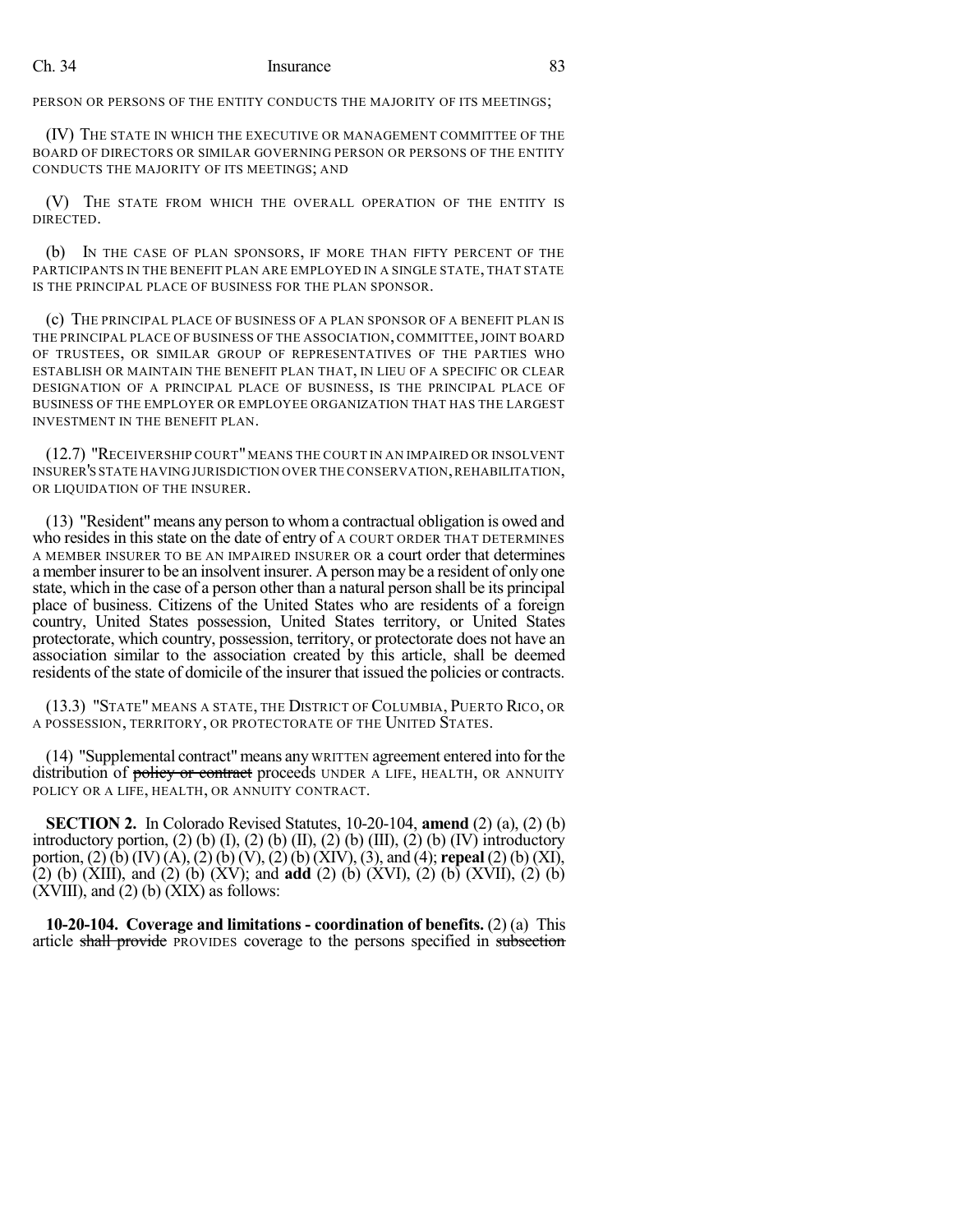SUBSECTIONS  $(1)$  AND  $(1.3)$  of this section for direct, nongroup life, health, annuity, and supplemental policies or contracts and for certificates under direct group life, health, annuity POLICIES OR CONTRACTS, and supplemental policies and contracts TO ANY OF THESE issued by member insurers pursuant to articles 7 and 8 and parts 1 and 2 of article 16 of this title, except as limited by this article. ANNUITY CONTRACTS AND CERTIFICATES UNDER GROUP ANNUITY CONTRACTS INCLUDE ALLOCATED FUNDING AGREEMENTS,STRUCTURED SETTLEMENT ANNUITIES,AND ANY IMMEDIATE OR DEFERRED ANNUITY CONTRACTS.

(b) This article shall poes not provide coverage for:

(I) Any portion of a policy or contract not guaranteed by the member insurer, or under which the risk is borne by the policy or contract holder OWNER;

(II) Any policy or contract of reinsurance, unless assumption certificates have been issued UNDER THE REINSURANCE POLICY OR CONTRACT;

(III) Any portion of a policy or contract to the extent that the rate of interest on which it is based, or the interest rate, crediting rate, or other factor employed in calculating returns or changes in value which may include, without limitation, DETERMINED BY USE OF an index or other external reference stated in the policy or contract EMPLOYED IN CALCULATING RETURNS AND CHANGES IN VALUE:

(A) When averaged over the period of four years prior to the date that the member insurer becomes an insolvent insurer under this article, ON WHICH THE ASSOCIATION BECAME OBLIGATED WITH RESPECT TO THE POLICY OR CONTRACT, exceeds a rate of interest determined by subtracting two percentage points from Moody's CORPORATE BOND YIELD average, averaged forthatsame four-year period, or for such lesser period if the policy or contract was issued less than four years before the member insurer becomes an insolvent insurer under this article THE ASSOCIATION BECAME OBLIGATED; and

(B) On and after the date that the member insurer becomes an insolvent insurer under this article, ON WHICH THE ASSOCIATION BECAME OBLIGATED WITH RESPECT TO THE POLICY OR CONTRACT exceedsthe rate ofinterest determined by subtracting three percentage points from Moody's CORPORATE BOND YIELD average as most recently available;

(IV) Any PORTION OF A POLICY, CONTRACT, plan or program of an employer, association, or similar entity OTHER PERSON to provide life, health, or annuity benefits to its employees, or members, OR OTHERS, to the extent that such plan or program is self-funded or uninsured, including but not limited to benefits payable by an employer, association, or similar entity OTHER PERSON under:

(A) A multiple employer welfare arrangement, as defined in section 514 of the **federal "Employee Retirement Income Security Act of 1974", as amended** SECTION 1002 OF TITLE 29 OF THE UNITED STATES CODE;

(V) Any portion of a policy or contract to the extent that it provides dividends or experience rating credits, VOTING RIGHTS, or provides that any fees or allowances be paid to any person, including the policy or contract holder, in connection with the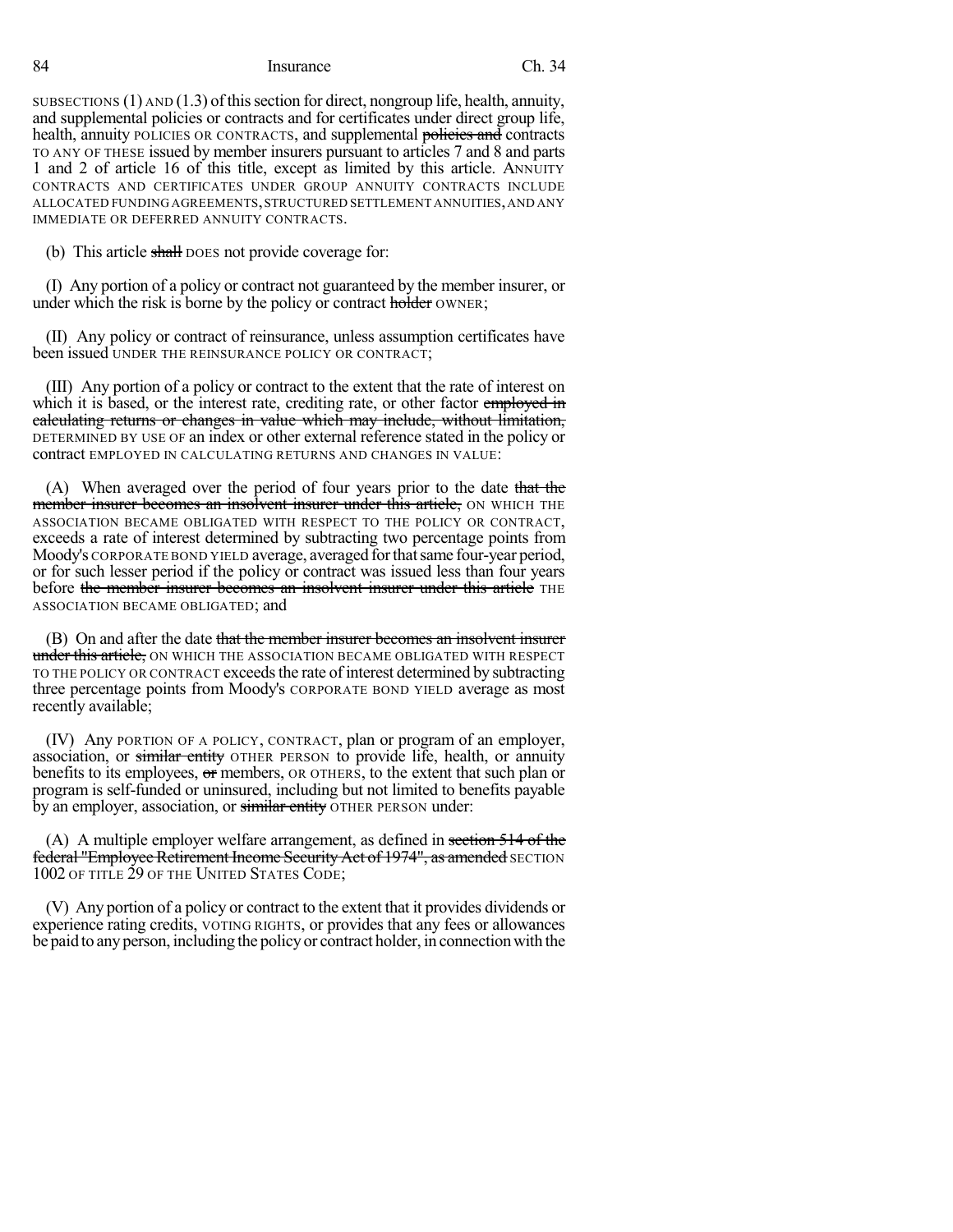service to or administration of such policy or contract;

(XI) Any unallocated annuity contract issued to an employee benefit plan protected under the federal pension benefit guaranty corporation;

(XIII) Any policy or contract covering persons who are not citizens of the United States:

(XIV) Any portion of a policy or contract to the extent it providesfor interest or other changes in value to be determined by the use of an index or other external reference stated in the policy or contract but such changes have not been credited to the policy or contract, or to the extent the policy or contract owner's rights are subject to forfeiture, as of the date the member insurer becomes an IMPAIRED OR insolvent insurer under to this article. If a policy's or contract's interest or changes in value are credited less frequently than annually, then for purposes of determining the values that have been credited and are not subject to forfeiture under this section, the interest or change in value determined by using the procedures defined in the policy or contract shall be credited as if the contractual date of crediting interest or changing values wasthe date of insolvency, and such interest or changes shall not be subject to forfeiture.

(XV) Any kind of insurance or annuity, the benefits of which are exclusively payable or determined by a separate account required by the terms of such insurance policy to be maintained by the insurer or a separate entity.

(XVI) ANY POLICY OR CONTRACT PROVIDING HOSPITAL, MEDICAL, PRESCRIPTION DRUG, OR OTHER HEALTH CARE BENEFITS UNDER PARTCOR PARTDOF SUBCHAPTER XVIII, CHAPTER 7 OF TITLE 42, UNITED STATES CODE, OR ANY REGULATION ISSUED UNDER THESE PARTS;

(XVII) ANY PORTION OF A POLICY OR CONTRACT TO THE EXTENT THAT THE ASSESSMENT REQUIRED BY THIS ARTICLE WITH RESPECT TO THE POLICY OR CONTRACT ARE PREEMPTED OR OTHERWISE NOT ALLOWED BY FEDERAL OR STATE LAW;

(XVIII) ANY OBLIGATION THAT DOES NOT ARISE UNDER THE EXPRESSED WRITTEN TERMS OF THE POLICY OR CONTRACT ISSUED BY THE INSURER TO THE CONTRACT OWNER OR TO THE POLICY OWNER, INCLUDING AND WITHOUT LIMITATION:

(A) CLAIMS BASED ON MARKETING MATERIALS, BROCHURES, ILLUSTRATIONS, ADVERTISEMENTS, OR ORAL STATEMENTS BY AGENTS, BROKERS, OR OTHERS USED OR MADE IN CONNECTION WITH THE SALE OF COVERED POLICIES AND CONTRACTS;

(B) CLAIMS BASED ON SIDE LETTERS, RIDERS, OR OTHER DOCUMENTS THAT WERE ISSUED BY THE INSURER WITHOUT MEETING APPLICABLE POLICY FORM FILING OR APPROVAL REQUIREMENTS;

(C) MISREPRESENTATIONS OF, OR REGARDING, POLICY BENEFITS;

(D) EXTRACONTRACTUAL CLAIMS; AND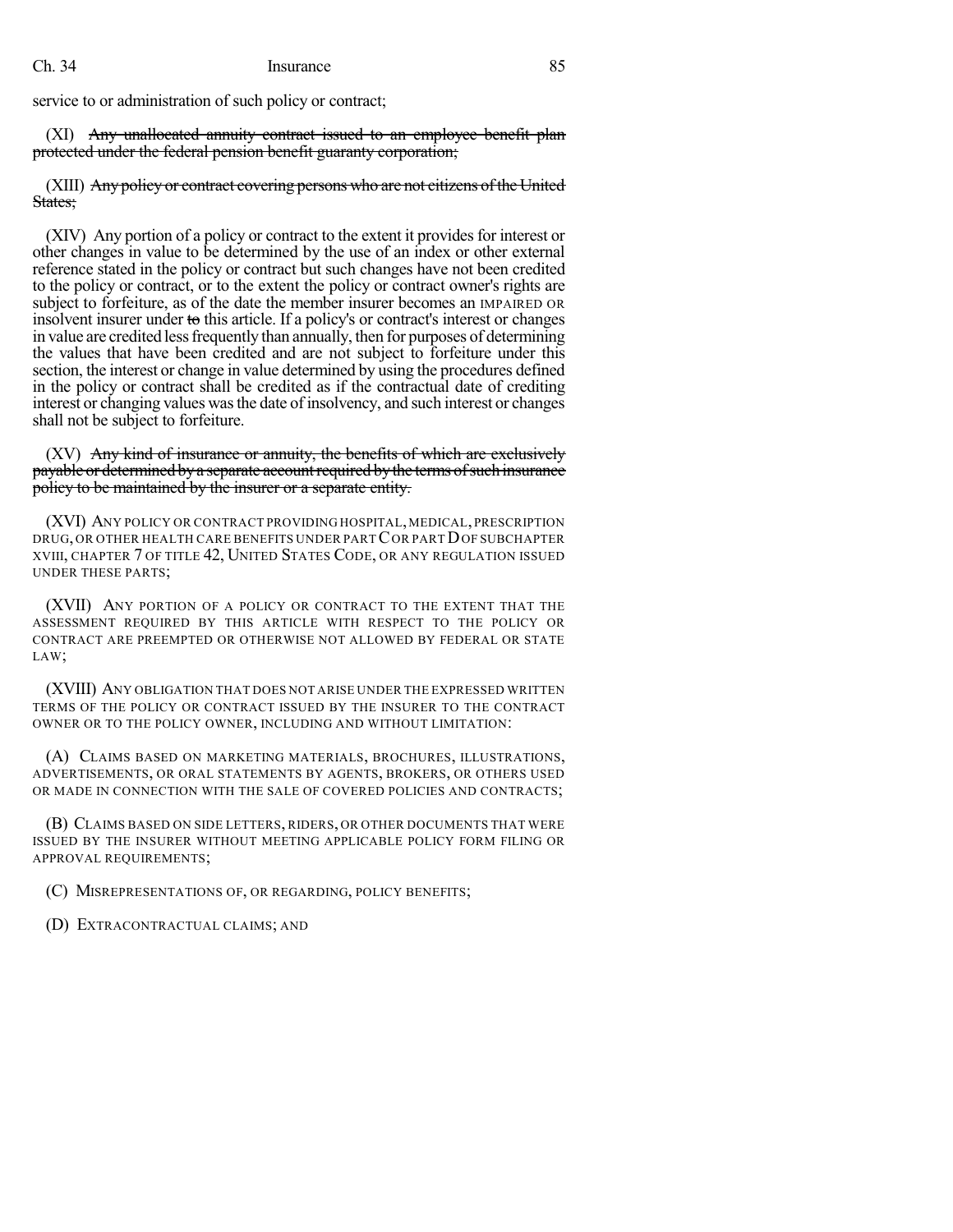(E) CLAIMS FOR PENALTIES, INTEREST, OR CONSEQUENTIAL OR INCIDENTAL DAMAGES;

(XIX) ANY CONTRACTUAL AGREEMENT THAT ESTABLISHES THE MEMBER INSURER'S OBLIGATIONS TO PROVIDE A BOOK VALUE ACCOUNTING GUARANTY FOR DEFINED CONTRIBUTION BENEFIT PLAN PARTICIPANTSBY REFERENCE TO A PORTFOLIO OF ASSETS THAT IS OWNED BY A BENEFIT PLAN OR TRUSTEE, THAT NOT AN AFFILIATE OF THE MEMBER INSURER.

(3) The benefits for which the association may become liable shall not exceed the lesser of:

(a) The contractual obligationsfor which the insurerisliable or would have been liable if it were not an IMPAIRED OR insolvent insurer; or

(b) (I) With respect to any one life, regardless of the number of policies or contracts with that insurer:

(A) Three hundred thousand dollars in net life insurance death benefits, and no more than one hundred thousand dollars in net cash surrender and net cash withdrawal values for life insurance;

(B) For health insurance benefits: One hundred thousand dollars for coverages not defined as disability, basic hospital, medical and surgical, or major medical insurance OR LONG-TERM CARE INSURANCE, including any net cash surrender and net cash withdrawal values; three hundred thousand dollars for disability insurance; THREE HUNDRED THOUSAND DOLLARS FOR LONG-TERM CARE INSURANCE; or five hundred thousand dollars for basic hospital, medical and surgical, or major medical insurance;

(C) Two hundred fifty thousand dollars in the present value of annuity benefits, including net cash surrender and net cash withdrawal values; OR

(D) With respect to each payee of a structured settlement annuity, two hundred fifty thousand dollarsin present-value annuity benefits, in the aggregate, including net cash surrender and net cash withdrawal values. or

(E) Three hundred thousand dollars for long-term care benefits.

(II) The association shall is not be liable to expend OBLIGATED TO COVER:

 $(A)$  More than three hundred thousand dollars IN BENEFITS, in the aggregate, with respect to any one life under sub-subparagraphs (A) to  $\left(\frac{F}{F}\right)$  (D) of subparagraph (I) of this paragraph  $(b)$ ; except that, with respect to benefits for basic hospital, medical and surgical, and major medical insurance under sub-subparagraph (B) of subparagraph  $(I)$  of this paragraph  $(b)$ , the aggregate liability of the association shall not exceed five hundred thousand dollars with respect to any one individual; OR

(B) MORE THAN FIVE MILLION DOLLARS IN BENEFITS WITH RESPECT TO AN OWNER OF MULTIPLE NONGROUP POLICIES OF LIFE INSURANCE, REGARDLESS OF WHETHER THE POLICY OWNER IS AN INDIVIDUAL, FIRM, CORPORATION, OR OTHER PERSON;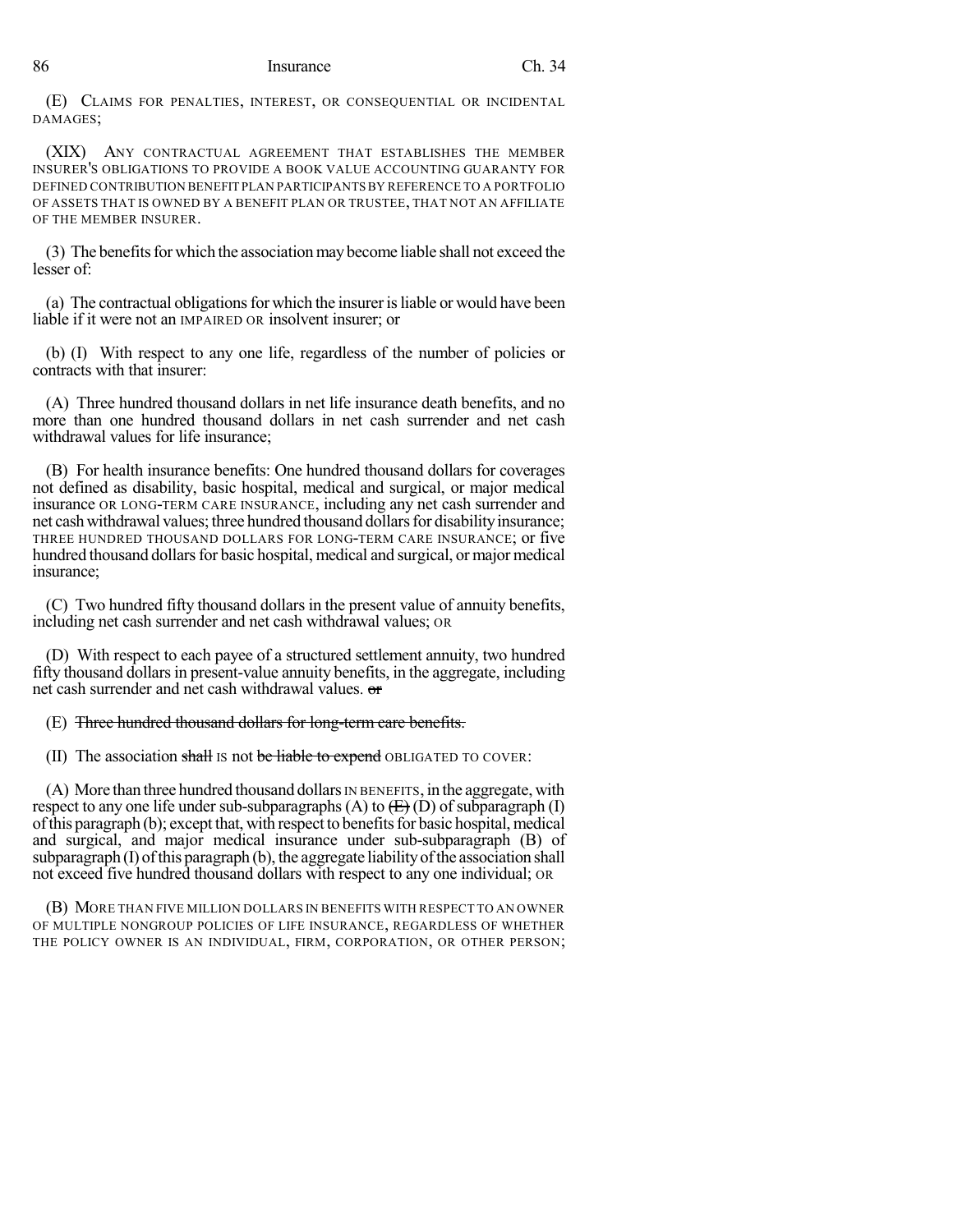WHETHER THE PERSONS INSURED ARE OFFICERS, MANAGERS, EMPLOYEES, OR OTHER PERSONS; OR THE NUMBER OF POLICIES AND CONTRACTS HELD BY THE OWNER.

(c) THE LIMITATIONS SET FORTH IN THIS SUBSECTION (3) ARE LIMITATIONS ON THE BENEFITS FOR WHICH THE ASSOCIATION IS OBLIGATED BEFORE TAKING INTO ACCOUNT EITHER ITS SUBROGATION AND ASSIGNMENT RIGHTS OR THE EXTENT TO WHICH THOSE BENEFITS COULD BE PROVIDED OUT OF THE ASSETS OF THE IMPAIRED OR INSOLVENT INSURER ATTRIBUTABLE TO COVERED POLICIES. THE COSTS OF THE ASSOCIATION'S OBLIGATIONS UNDER THIS SUBSECTION (3) MAY BE MET BY THE USE OF ASSETS ATTRIBUTABLE TO COVERED POLICIES OR REIMBURSED TO THE ASSOCIATION UNDER ITS SUBROGATION AND ASSIGNMENT RIGHTS.

(4) The liability of the association is strictly limited by the express terms of such covered policies and contracts and by the provisions of this article and is not affected by the contents of any brochures, illustrations, advertisements, or oral statements by agents, brokers, or others, used or made in connection with the sale of such covered policies and contracts. The association is not liable for any extracontractual, exemplary, or punitive damages, attorney fees, or interest other than as provided for by the terms of such covered policies or contracts IN PERFORMING ITS OBLIGATIONS TO PROVIDE COVERAGE UNDER SECTION 10-20-108, THE ASSOCIATION IS NOT REQUIRED TO GUARANTEE, ASSUME, REINSURE, OR PERFORM, OR CAUSE TO BE GUARANTEED, ASSUMED, REINSURED, OR PERFORMED, THE CONTRACTUAL OBLIGATIONS OF THE IMPAIRED OR INSOLVENT INSURER UNDER A COVERED POLICY OR CONTRACT THAT DO NOT MATERIALLY AFFECT THE ECONOMIC VALUES OR ECONOMIC BENEFITS OF THE COVERED POLICY OR CONTRACT.

**SECTION 3.** In Colorado Revised Statutes, 10-20-106, **amend** (2) as follows:

**10-20-106. Creation of the association.** (2) The association is under the supervision of the commissioner and is subject to the applicable provisions of the insurance laws of this state. Meetings or records of the association may be opened to the public consistent with the provisions of the insurance laws of Colorado UPON MAJORITY VOTE OF THE BOARD.

**SECTION 4.** In Colorado Revised Statutes, 10-20-108, **amend** (1), (2), (7) introductory portion, (7) (b), (8), (9), (10), (12) (b), (12) (c), (13) (e), (15), (16), (17), and (19); **repeal** (3) and (4); and **add** (6.5), (12) (d), (12) (e), (23), and (24) as follows:

**10-20-108. Powers and duties of the association.** (1) In addition to any other powers and duties provided for in this article, the association has the following powers and duties IF A MEMBER INSURER IS AN IMPAIRED INSURER, THE ASSOCIATION MAY, IN ITS DISCRETION AND SUBJECT TO ANY CONDITIONS IMPOSED BY THE ASSOCIATION THAT DO NOT IMPAIR THE CONTRACTUAL OBLIGATIONS OF THE IMPAIRED INSURER AND THAT ARE APPROVED BY THE COMMISSIONER:

(a) If a domestic insurer is an insolvent insurer, the association shall, subject to the limitations of this article and subject to the approval of the commissioner GUARANTEE, ASSUME, OR REINSURE OR CAUSE TO BE GUARANTEED, ASSUMED, OR REINSURED ANY OR ALL OF THE POLICIES OR CONTRACTS OF THE IMPAIRED INSURER; OR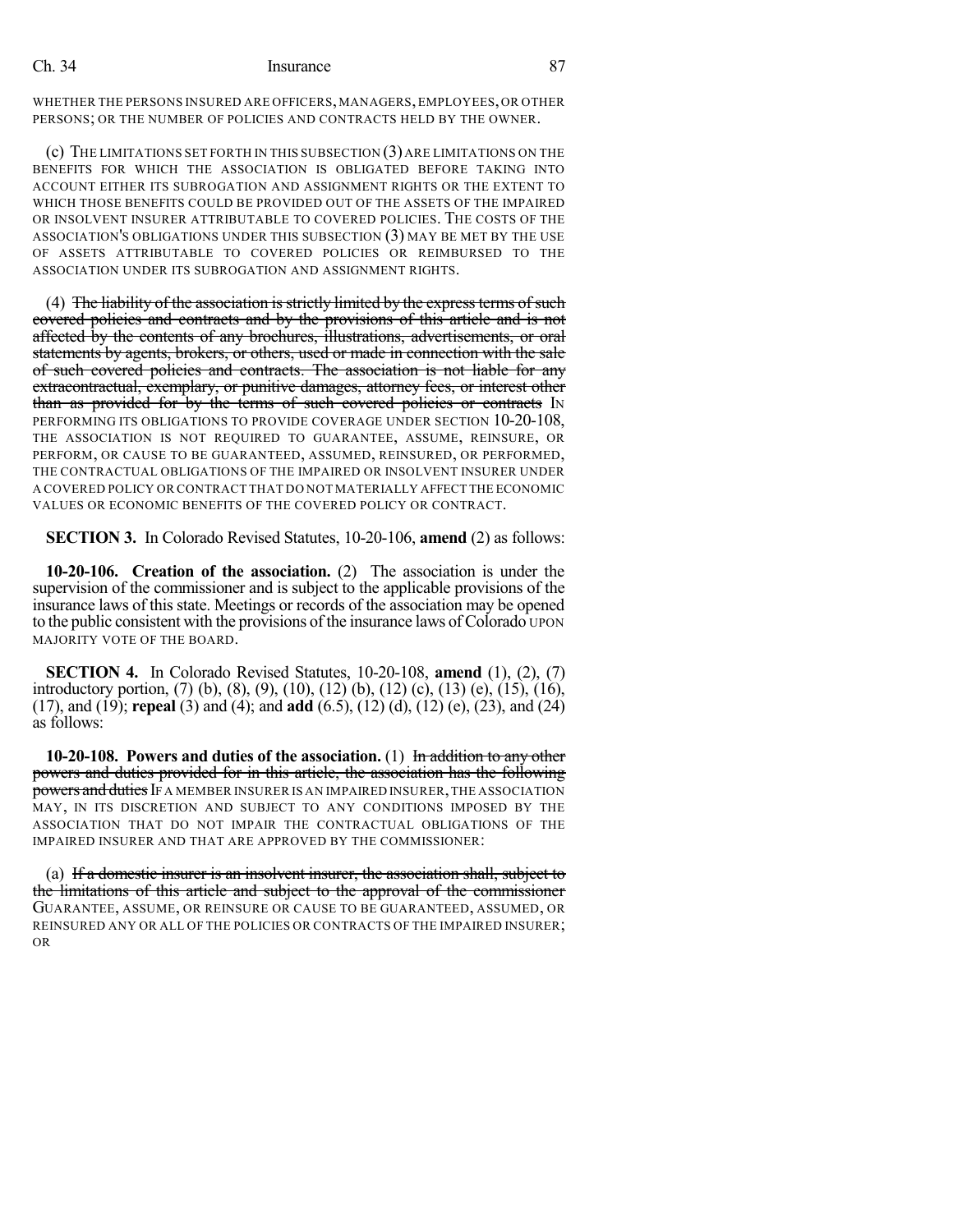(I) Guarantee, assume, or reinsure or cause to be guaranteed, assumed, or reinsured the covered policies of the insolvent insurer;

(II) Assure payment of the contractual obligations of the insolvent insurer; and

(III) Provide such moneys, pledges, notes, guarantees, or other means as are reasonably necessary to discharge such duties; or

(b) With respect to only life and health insurance policies provide benefits and coverages in accordance with subsection  $(3)$  of this section PROVIDE SUCH MONEYS, PLEDGES,LOANS,NOTES,GUARANTEES,OR OTHER MEANS AS PROPER TO EFFECTUATE PARAGRAPH (a) OF THIS SUBSECTION (1) AND ASSURE PAYMENT OF THE CONTRACTUAL OBLIGATIONS OF THE IMPAIRED INSURER PENDING ACTION UNDER PARAGRAPH (a).

(2)  $(a)$  If a foreign or alien MEMBER insurer is an insolvent insurer, the association shall, subject to the approval of the commissioner IN ITS DISCRETION, EITHER:

(I) (a) Guarantee, assume, or reinsure or cause to be guaranteed, assumed, or reinsured the covered policies of residents THE INSOLVENT INSURER AND PROVIDE SUCH MONEYS, PLEDGES, NOTES GUARANTEES, OR OTHER MEANS AS ARE REASONABLY NECESSARY TO DISCHARGE THOSE DUTIES; OR

 $(H)$  (b) Assure payment of the contractual obligations of the insolvent insurer to the residents AND PROVIDE SUCH MONEYS,PLEDGES,NOTES,GUARANTEES,OR OTHER MEANS AS ARE REASONABLY NECESSARY TO DISCHARGE THOSE DUTIES; OR

(III) Provide such moneys, pledges, notes, guarantees, or other means as are reasonably necessary to discharge those duties; or

(IV) With respect to only life and health insurance policies, provide benefits and coverages in accordance with subsection (3) of this section.

 $(\theta)$  (c) This subsection (2) shall not apply if the commissioner has determined that the foreign or alien insurer's domiciliary jurisdiction or state of entry provides, by statute, protection substantially similar to that provided by this article for residents of the state. Provide benefits and coverages in accordance with the FOLLOWING PROVISIONS:

(I) WITH RESPECT ONLY TO LIFE AND HEALTH INSURANCE POLICIES AND ANNUITIES, ASSURE PAYMENT OF BENEFITS FOR PREMIUMS IDENTICAL TO THE PREMIUMS AND BENEFITS, EXCEPT FOR TERMS OF CONVERSION AND RENEWABILITY, THAT WOULD HAVE BEEN PAYABLE UNDER THE POLICIES OF THE INSOLVENT INSURER FOR CLAIMS INCURRED:

(A) WITH RESPECT TO GROUP POLICIES AND CONTRACTS, NOT LATER THAN THE EARLIER OF THE NEXT RENEWAL DATE UNDER SUCH POLICIES OR CONTRACTS OR FORTY-FIVE DAYS, BUT IN NO EVENT LESS THAN THIRTY DAYS, AFTER THE DATE ON WHICH THE ASSOCIATION BECOMES OBLIGATED WITH RESPECT TO SUCH POLICIES OR CONTRACTS;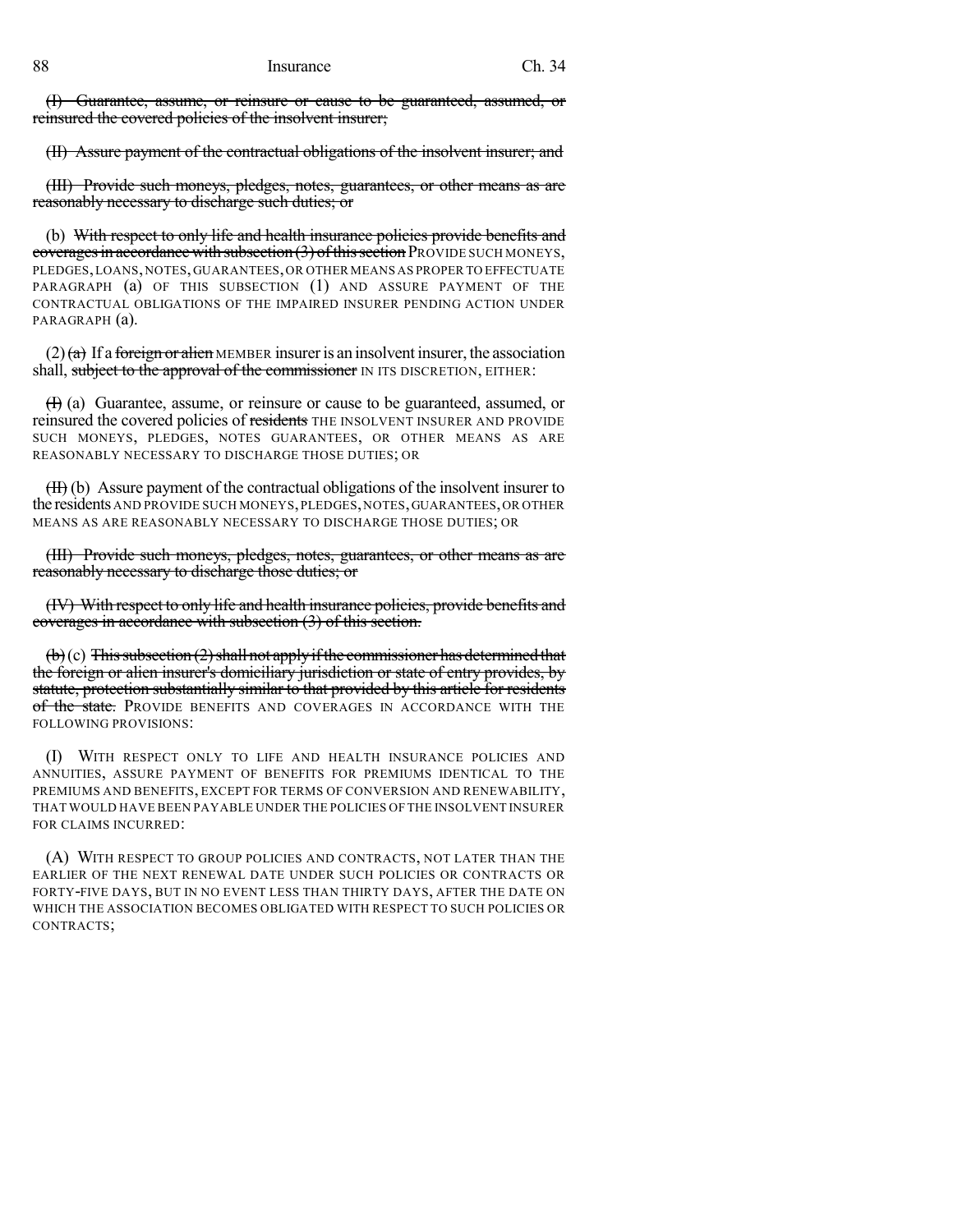(B) WITH RESPECT TO NONGROUP POLICIES, CONTRACTS, AND ANNUITIES, NOT LATER THAN THE EARLIER OF THE NEXT RENEWAL DATE, IF ANY, UNDER SUCH POLICIES OR CONTRACTS, OR ONE YEAR, BUT IN NO EVENT LESS THAN THIRTY DAYS, AFTER THE DATE ON WHICH THE ASSOCIATION BECOMES OBLIGATED WITH RESPECT TO SUCH POLICIES OR CONTRACTS.

(II) MAKE DILIGENT EFFORTS TO PROVIDE TO ALL KNOWN INSUREDS OR ANNUITANTS FOR NONGROUP POLICIES AND CONTRACTS, OR TO GROUP POLICY OWNERS WITH RESPECT TO GROUP POLICIES AND CONTRACTS, THIRTY DAYS' NOTICE OF THE TERMINATION UNDER SUBPARAGRAPH  $(I)$  OF THIS PARAGRAPH  $(c)$  OF THE BENEFITS PROVIDED.

(III) WITH RESPECT TO NONGROUP LIFE AND HEALTH INSURANCE POLICIES AND ANNUITIES COVERED BY THE ASSOCIATION, MAKE AVAILABLE TO EACH KNOWN INSURED OR ANNUITANT, OR OWNER IF OTHER THAN THE INSURED OR ANNUITANT, AND WITH RESPECT TO AN INDIVIDUAL FORMERLY INSURED OR FORMERLY AN ANNUITANT UNDER A GROUP POLICY WHO IS NOT ELIGIBLE FOR REPLACEMENT GROUP COVERAGE, SUBSTITUTE COVERAGE ON AN INDIVIDUAL BASIS IN ACCORDANCE WITH THE PROVISIONS OF SUBPARAGRAPH  $(IV)$  OF PARAGRAPH  $(c)$  OF THIS SUBSECTION  $(2)$ , IF THE INSUREDS OR ANNUITANTS HAD A RIGHT UNDER LAW OR THE TERMINATED POLICY OR ANNUITY TO CONVERT COVERAGE TO INDIVIDUAL COVERAGE OR TO CONTINUE AN INDIVIDUAL POLICY OR ANNUITY IN FORCE UNTIL A SPECIFIED AGE OR FOR A SPECIFIED TIME, DURING WHICH THE INSURER HAD NO RIGHT TO UNILATERALLY MAKE CHANGES IN ANY PROVISIONS OF THE POLICY OR ANNUITY OR HAD A RIGHT ONLY TO MAKE CHANGES IN PREMIUM BY CLASS.

(IV) (A) IN PROVIDING THE SUBSTITUTE COVERAGE REQUIRED UNDER SUBPARAGRAPH (III) OF PARAGRAPH (c) OF THIS SUBSECTION (2), THE ASSOCIATION MAY OFFER EITHER TO REISSUE THE TERMINATED COVERAGE OR TO ISSUE AN ALTERNATIVE POLICY.

(B) THE ASSOCIATION SHALL OFFER ALTERNATIVE OR REISSUED POLICIES WITHOUT REQUIRING EVIDENCE OF INSURABILITY, AND THE POLICIES MUST NOT PROVIDE FOR ANY WAITING PERIOD OR EXCLUSION THAT WOULD NOT HAVE APPLIED UNDER THE TERMINATED POLICY.

(C) THE ASSOCIATION MAY REINSURE ANY ALTERNATIVE OR REISSUED POLICY.

(V) (A) ALTERNATIVE POLICIES ADOPTED BY THE ASSOCIATION ARE SUBJECT TO THE APPROVAL OFTHE DOMICILIARY COMMISSIONER AND THE RECEIVERSHIP COURT. THE ASSOCIATION MAY ADOPT ALTERNATIVE POLICIES OF VARIOUS TYPES FOR FUTURE ISSUANCE WITHOUT REGARD TO ANY PARTICULAR IMPAIRMENT OR INSOLVENCY.

(B) ALTERNATIVE POLICIES MUST CONTAIN AT LEAST THE MINIMUM STATUTORY PROVISIONS REQUIRED IN THIS STATE AND PROVIDE BENEFITS REASONABLY RELATED TO THE PREMIUM CHARGED. THE ASSOCIATION SHALL SET THE PREMIUM IN ACCORDANCE WITH A TABLE OF RATES WHICH IT SHALL ADOPT. THE PREMIUM MUST REFLECT THE AMOUNT OF INSURANCE TO BE PROVIDED AND THE AGE AND CLASS OF RISK OF EACH INSURED, BUT SHALL NOT REFLECT ANY CHANGES IN THE HEALTH OF THE INSURED AFTER THE ORIGINAL POLICY WAS LAST UNDERWRITTEN.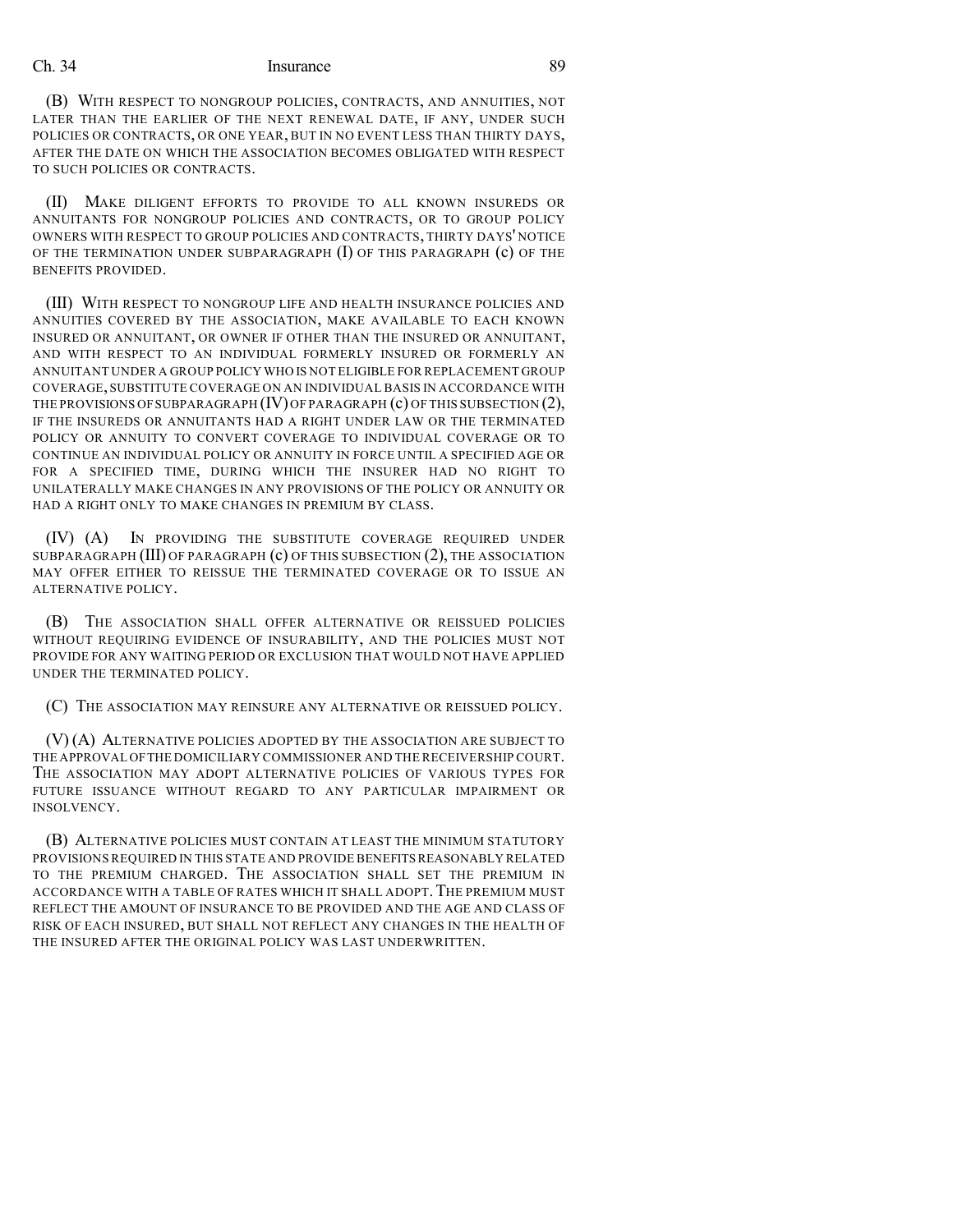(C) ANY ALTERNATIVE POLICY ISSUED BY THE ASSOCIATION MUST PROVIDE COVERAGE OF A TYPE SIMILAR TO THAT OF THE POLICY ISSUED BY THE IMPAIRED OR INSOLVENT INSURER, AS DETERMINED BY THE ASSOCIATION.

(VI) IF THE ASSOCIATION ELECTS TO REISSUE TERMINATED COVERAGE AT A PREMIUM RATE DIFFERENT FROM THAT CHARGED UNDER THE TERMINATED POLICY, THE ASSOCIATION SHALL SET THE PREMIUM IN ACCORDANCE WITH THE AMOUNT OF INSURANCE PROVIDED AND THE AGE AND CLASS OF RISK, SUBJECT TO APPROVAL BY THE COMMISSIONER OR BY A COURT OF COMPETENT JURISDICTION.

(VII) THE OBLIGATIONS OF THE ASSOCIATION, WITH RESPECT TO COVERAGE UNDER ANY POLICY OF THE IMPAIRED OR INSOLVENT INSURER OR UNDER ANY REISSUED OR ALTERNATIVE POLICY,CEASE ON THE DATE SUCH COVERAGE OR POLICY IS REPLACED BY ANOTHER SIMILAR POLICY BY THE POLICY OWNER,THE INSURED, OR THE ASSOCIATION.

(VIII) WHEN PROCEEDING UNDER THIS PARAGRAPH (c), WITH RESPECT TO ANY POLICY OR CONTRACT CARRYING GUARANTEED MINIMUM INTEREST RATES, THE ASSOCIATION SHALL ASSURE THE PAYMENT OR CREDITING OF A RATE OF INTEREST CONSISTENT WITH SECTION  $10-20-104$  (2) (b) (III).

 $(3)$  (a) When proceeding under paragraph (b) of subsection (1) or subparagraph (IV) of paragraph (a) of subsection (2) of this section, the association shall, with respect to only life and health insurance policies:

(I) Assure payment of benefits for premiums identical to the premiums and benefits, except for terms of conversion and renewability, that would have been payable under the policies of the insolvent insurer for claims incurred:

(A) With respect to group policies, not later than the earlier of the next renewal date under such policies or contracts or forty-five days, but in no event less than thirty days, after the date on which the association becomes obligated with respect to such policies;

(B) With respect to individual policies, not later than the earlier of the next renewal date, if any, under such policies or one year, but in no event less than thirty days, afterthe date on which the association becomes obligated with respect to such policies;

(II) Make diligent efforts to provide all known insureds, or group policyholders with respect to group policies, thirty days notice of the termination of the benefits provided;

(III) With respect to individual policies, make available to each known insured or owner if other than the insured, and with respect to group policies, make available to each individual formerly insured who is not eligible for replacement group coverage, substitute coverage on an individual basis in accordance with the provisions of paragraph (b) of this subsection (3), if the insureds had a right under law or the terminated policy to convert coverage to individual coverage or to continue an individual policy in force until a specified age or for a specified time, during which the insurer had no right unilaterally to make changes in any provisions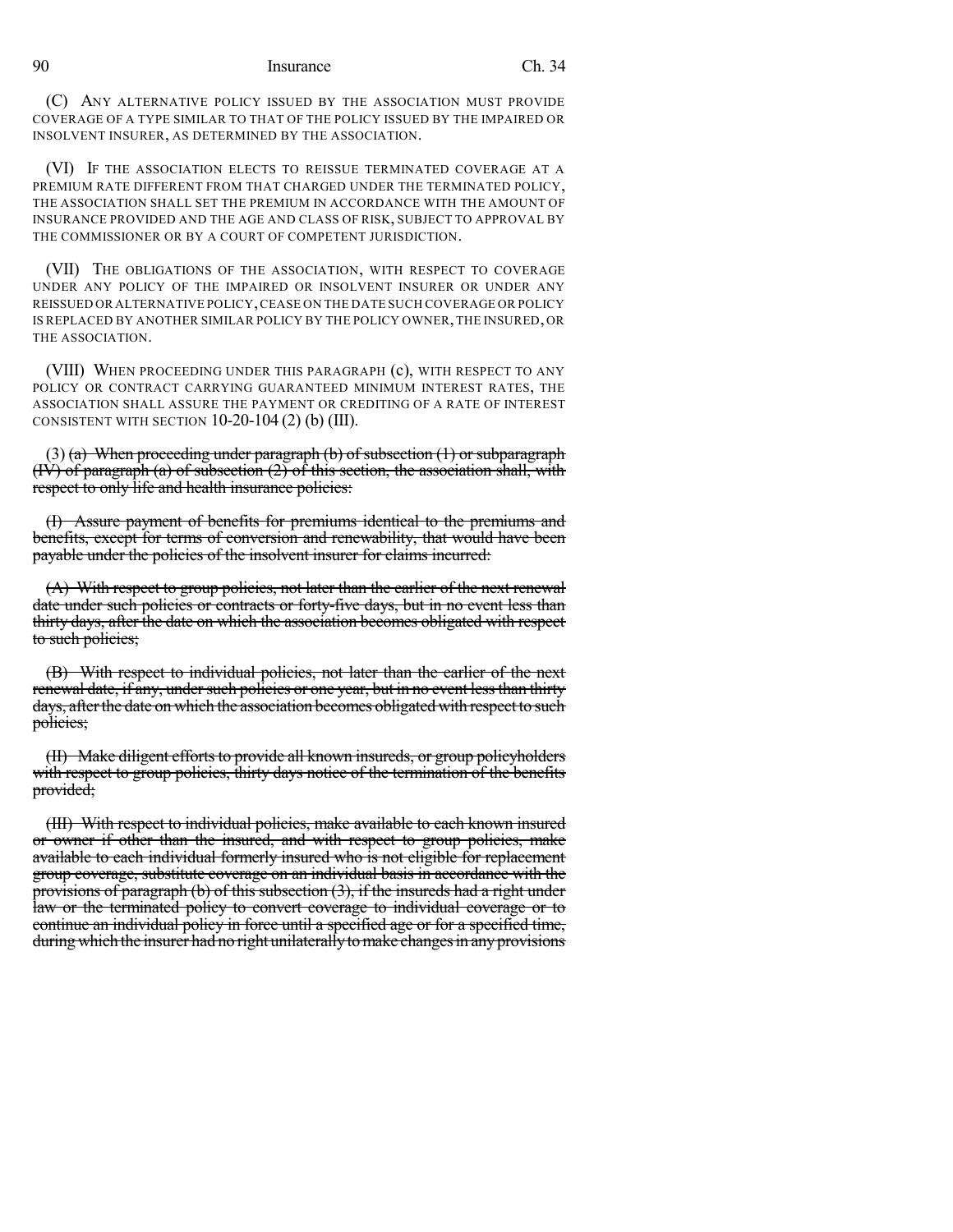of the policy or had a right only to make changes in premium by class.

(b) (I) In providing the substitute coverage required under subparagraph (III) of paragraph  $(a)$  of this subsection  $(3)$ , the association may offer either to reissue the terminated coverage or to issue an alternative policy.

(II) Alternative or reissued policies shall be offered without requiring evidence of insurability and shall not provide for any waiting period or exclusion that would not have applied under the terminated policy.

(III) The association may reinsure any alternative or reissued policy.

(c) (I) Alternative policies adopted by the association shall be subject to the approval of the commissioner. The association may adopt alternative policies of various types for future issuance without regard to any particular insolvency.

(II) Alternative policies shall contain at least the minimum statutory provisions required in this state and provide benefits that shall be reasonably related to the premium charged. The association shall set the premium in accordance with a table of rates which it shall adopt as approved by the commissioner. The premium shall reflect the amount of insurance to be provided and the age and class of risk of each insured but shall not reflect any changes in the health of the insured after the original policy was last underwritten.

(III) Any alternative policy issued by the association shall provide coverage of a type similar to that of the policy issued by the insolvent insurer, as determined by the association.

(d) If the association elects to reissue terminated coverage at a premium rate different from that charged under the terminated policy, the premium shall be set by the association in accordance with the amount of insurance provided and the age and class of risk, subject to approval of the commissioner or by a court of competent jurisdiction.

(e) The obligations of the association, with respect to coverage under any policy of the insolvent insurer or under any reissued or alternative policy, shall cease on the date such coverage or policy is replaced by another similar policy by the policyholder, the insured, or the association.

(4) When proceeding pursuant to subsection  $(2)$  (a)  $(H)$  or  $(2)$  (b) of this section, with respect to any policy or contract carrying guaranteed minimum interest rates, the association shall assure the payment or crediting of a rate of interest consistent with section 10-20-104 (2) (b)  $(HI) (A)$  and (2) (b)  $(HI) (B)$ .

(6.5) THE PROTECTION PROVIDED BY THIS ARTICLE DOES NOT APPLY WHEN GUARANTY PROTECTION IS PROVIDED TO RESIDENTS OF THIS STATE BY THE LAWS OF THE DOMICILIARY STATE OR JURISDICTION OF THE IMPAIRED OR INSOLVENT INSURER OTHER THAN THIS STATE.

(7) In carrying out its duties under subsections  $(1)$  and SUBSECTION (2) of this section, the association may, subject to approval by the A court OF COMPETENT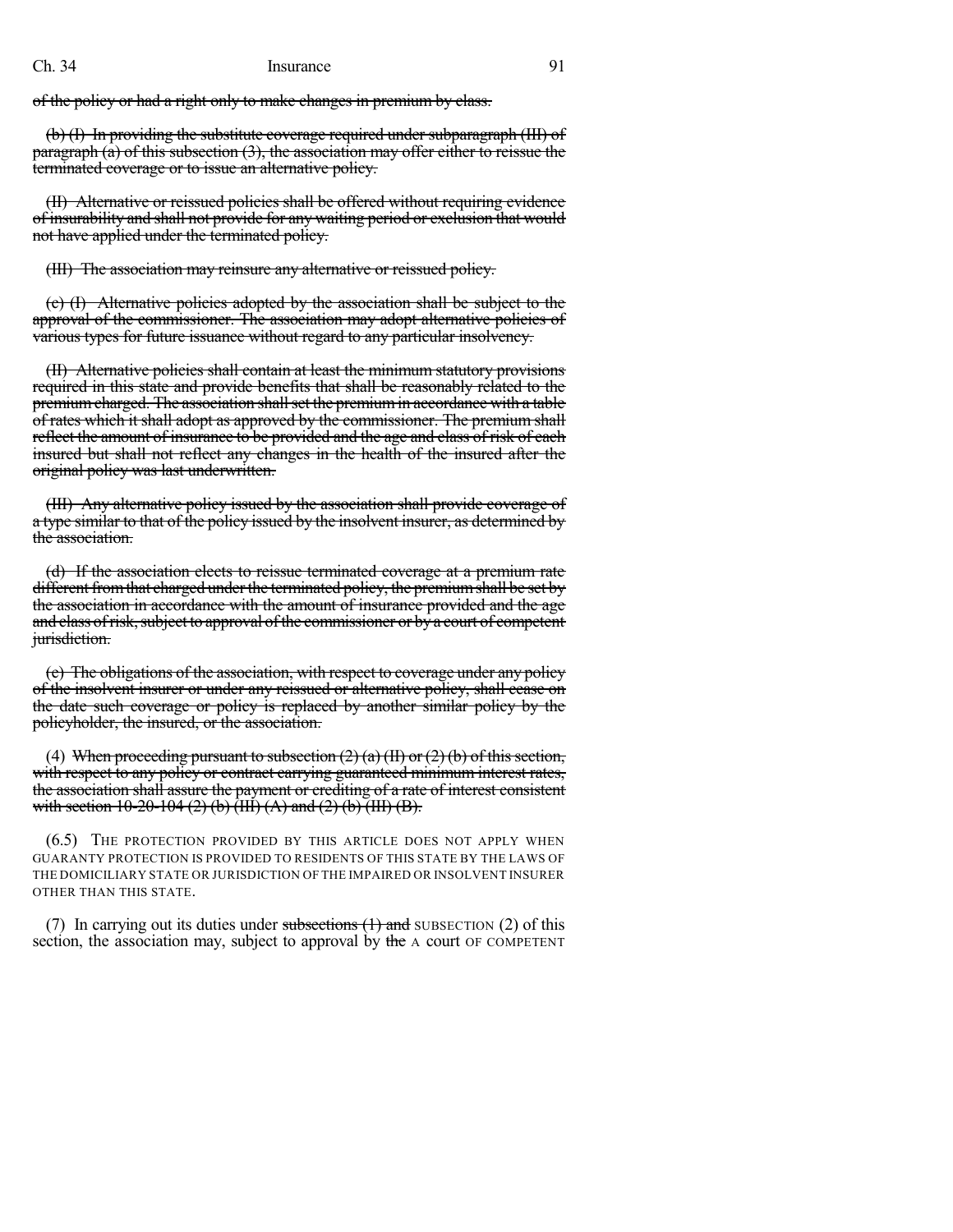#### JURISDICTION:

(b) Impose temporary moratoriums or liens on payments of cash values and policy loans, or any other right to withdraw funds held in conjunction with policies or contracts, in addition to any contractual provisionsfor deferral of cash or policy loan value. IN ADDITION, IN THE EVENT OF A TEMPORARY MORATORIUM OR MORATORIUM CHARGE IMPOSED BY THE RECEIVERSHIP COURT ON PAYMENT OF CASH VALUES OR POLICY LOANS OR ON ANY OTHER RIGHT TO WITHDRAW FUNDS HELD IN CONJUNCTION WITH POLICIES OR CONTRACTS OUT OF THE ASSETS OF THE IMPAIRED OR INSOLVENT INSURER, THE ASSOCIATION MAY DEFER ITS PAYMENT OF CASH VALUES, POLICY LOANS, OR OTHER RIGHTS OF THE ASSOCIATION FOR THE PERIOD OF THE MORATORIUM OR MORATORIUM CHARGE BY THE RECEIVERSHIP COURT, EXCEPT FOR CLAIMS COVERED BY THE ASSOCIATION TO BE PAID IN ACCORDANCE WITH A HARDSHIP PROCEDURE ESTABLISHED BY THE LIQUIDATOR OR REHABILITATOR AND APPROVED BY THE RECEIVERSHIP COURT.

(8) If the association fails to act within a reasonable period of time as provided in subsections  $(1)$ ,  $(2)$ , and  $(3)$  SUBSECTION  $(2)$  of this section, the commissioner shall have the powers and duties of the association under this article with respect to insolvent insurers.

(9) There shall be no liability on the part of, and no cause of action shall arise against, the association, or against any transferee from the association in connection with the transfer by reinsurance or otherwise of all or any part of an IMPAIRED OR insolvent insurer's business by reason of any action taken or any failure to take any action by the IMPAIRED OR insolvent insurer at any time.

(10) The association may render assistance and advice to the commissioner, upon the commissioner's request, concerning REHABILITATION, payment of claims, continuance of coverage, OR the performance of other contractual obligations of any IMPAIRED OR insolvent insurer. or any member insurer's performance of its contractual obligations.

 $(12)$  (b) The subrogation rights of the association under this subsection  $(12)$  shall have the same priority against the assets of the IMPAIRED OR insolvent insurer as that possessed by the person entitled to receive benefits under this article.

(c) In addition to paragraphs (a) and (b) of this subsection (12), the association shall have all common-law rights of subrogation and any other equitable or legal remedy which would have been available to the IMPAIRED OR insolvent insurer, owner, beneficiary, or payee of a policy or contract. with respect to such policy or contract, including without limitation, in the case of a structured settlement annuity, any rights of the owner, beneficiary, or payee of the annuity, to the extent the benefits received pursuant to this article against a person originally or by succession responsible for the losses arising from the personal injury relating to the annuity or paymenttherefor, exceptinganysuchpersonresponsible solelybyreason ofserving as an assignee in respect of a qualified assignment under section 130 of the federal "Internal Revenue Code of 1986", as amended.

(d) IF ANY PROVISION OF PARAGRAPH  $(a)$ ,  $(b)$ , OR  $(c)$  Of this subsection  $(12)$  is INVALID OR INEFFECTIVE WITH RESPECT TO ANY PERSON OR CLAIM FOR ANY REASON,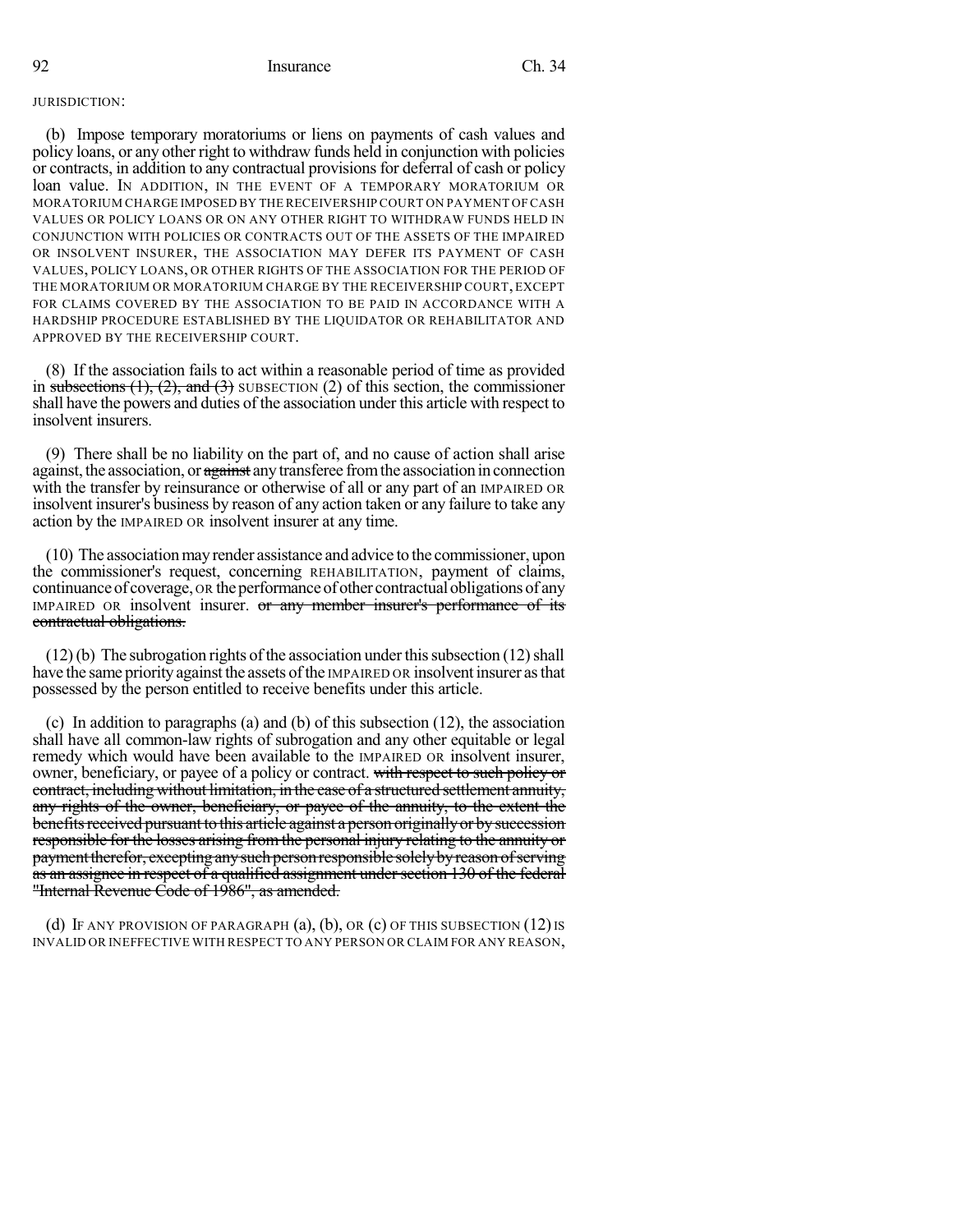THE AMOUNT PAYABLE BY THE ASSOCIATION WITH RESPECT TO THE RELATED COVERED OBLIGATIONS IS REDUCED BY THE AMOUNT REALIZED BY ANY OTHER PERSON WITH RESPECT TO THE PERSON OR CLAIM THAT IS ATTRIBUTABLE TO THE POLICIES OR PORTIONS OF THE POLICIES COVERED BY THE ASSOCIATION.

(e) IF THE ASSOCIATION HAS PROVIDED BENEFITS WITH RESPECT TO A COVERED OBLIGATION AND A PERSON RECOVERS AMOUNTS AS TO WHICH THE ASSOCIATION HAS RIGHTS AS DESCRIBED IN PARAGRAPHS  $(a)$  to  $(d)$  of this subsection  $(12)$ , the PERSON SHALL PAY TO THE ASSOCIATION THE PORTION OF THE RECOVERY ATTRIBUTABLE TO THE POLICIES, OR PORTIONS OF POLICIES, COVERED BY THE ASSOCIATION.

(13) The association may:

(e) Take such legal action as  $\frac{m}{y}$  be necessary to avoid payment of improper claims OR RECOVER PAYMENT OF IMPROPER CLAIMS;

(15) Every insured or claimant seeking the protection of this article shall cooperate with the association to the same extent the person or entity would have been required to cooperate with the IMPAIRED OR insolvent insurer. The association has no cause of action against the insured of the IMPAIRED OR insolvent insurer for any sums the association has paid out except those causes of action the IMPAIRED OR insolvent insurer would have had if the sums had been paid by the IMPAIRED OR insolvent insurer. If an IMPAIRED OR insolvent insurer operates on a plan with assessment liability, payments of claims by the association do not reduce the liability of the insured to the receiver, liquidator, REHABILITATOR, CONSERVATOR, or statutory successor for unpaid assessments.

(16) The receiver, liquidator, REHABILITATOR, CONSERVATOR, or statutory successor of an IMPAIRED OR insolvent insurer is bound by settlements of covered claims by the association or a similar organization in another state. The association has a claim against the estate of the IMPAIRED OR insolvent insurer to the extent of claims and expenses paid by the association in connection with the duties of the association as to the IMPAIRED OR insolvent insurer. The court having jurisdiction shall grant these settled claims in the priority to which the claimant would have been entitled in the absence ofthis article against the assets of the IMPAIRED OR insolvent insurer. The expenses, including legal fees of the association or similar organization in handling claims, shall be given the same priority as the expenses of the liquidator, REHABILITATOR, OR CONSERVATOR.

(17) The association shall periodically file with the liquidator, REHABILITATOR, OR CONSERVATOR of the IMPAIRED OR insolvent insurer statements of the covered claims and associated expenses paid by the association and estimates of anticipated claims against the association. This periodic filing preserves the rights of the association for claims against the assets of the IMPAIRED OR insolvent insurer.

(19) A person who has a claim against an insurer pursuant to a provision of an insurance policy, other than a policy of an IMPAIRED OR insolvent insurer, that also is a contractual obligation under this article, must first exhaust his OR HER right under that policy. The amount of an approved claim under this article shall be reduced by the policy limits of, or amount paid under, that insurance policy,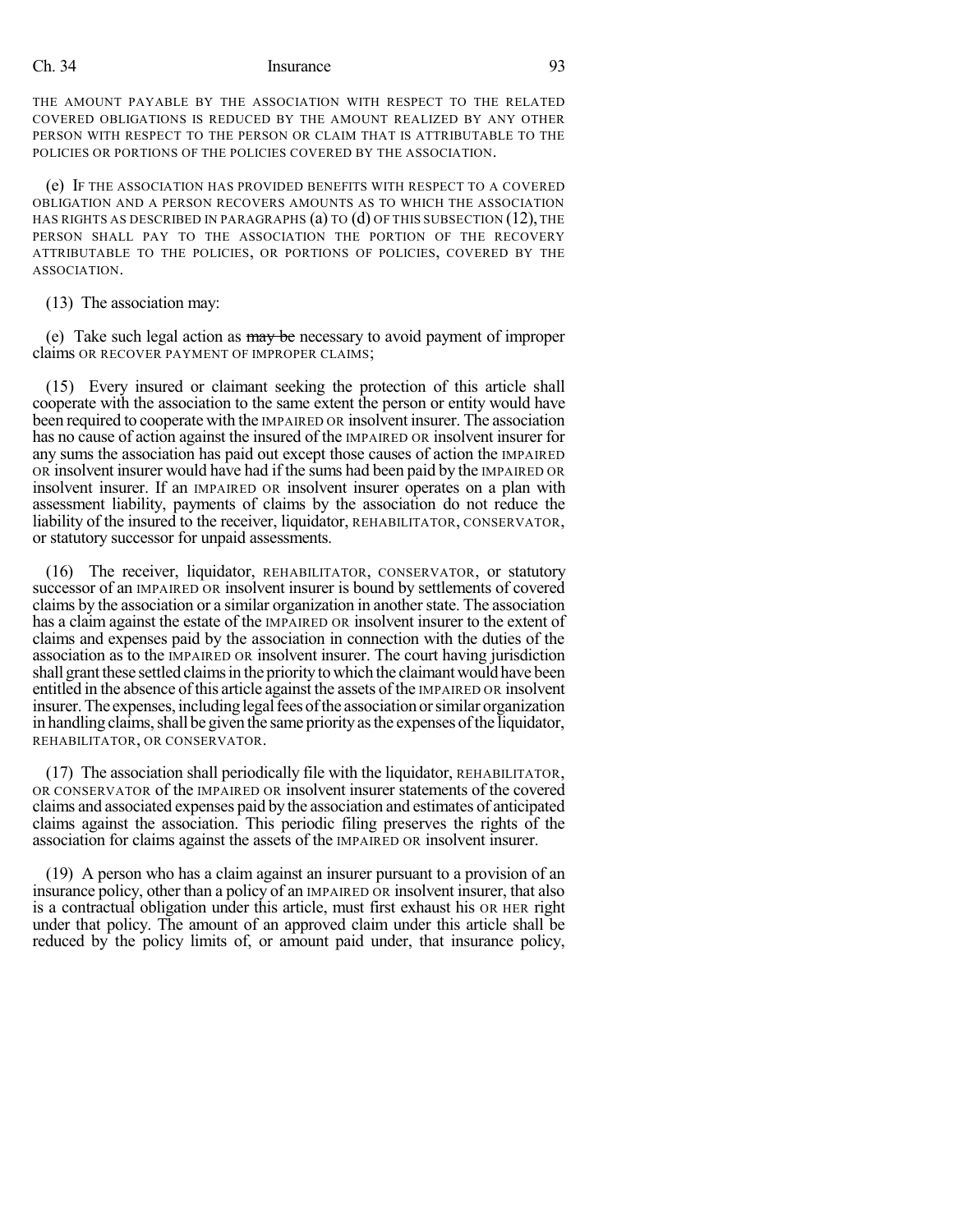whichever amount is greater. If a claimant exhausts all rights under a policy other than a policy of an IMPAIRED OR insolvent insurer, the insurer issuing that policy is not entitled to sue or continue a suit against the insured of the IMPAIRED OR insolvent insurer to recover an amount paid to the claimant under the policy; except that a person having a contractual obligation, as defined by this article, under a life insurance policy or an annuity contract issued by an IMPAIRED OR insolvent insurer is not required to exhaust other coverage for that claim, and the amount of an approved claim under a life insurance policy or annuity contract issued by an IMPAIRED OR insolvent insurer may not be reduced because of that duplicate coverage.

(23) THE BOARD HAS DISCRETION AND MAY EXERCISE REASONABLE BUSINESS JUDGMENT TO DETERMINE THE MEANS BY WHICH THE ASSOCIATION IS TO PROVIDE THE BENEFITS OF THIS ARTICLE IN AN ECONOMICAL AND EFFICIENT MANNER.

(24) IN CARRYING OUT ITS DUTIES IN CONNECTION WITH GUARANTEEING, ASSUMING, OR REINSURING POLICIES OR CONTRACTS UNDER SUBSECTION (1) OR (2) OF THIS SECTION, THE ASSOCIATION MAY, SUBJECT TO APPROVAL BY THE RECEIVERSHIP COURT, ISSUE SUBSTITUTE COVERAGE FOR A POLICY OR CONTRACT THAT PROVIDES AN INTEREST RATE, CREDITING RATE, OR SIMILAR FACTOR, DETERMINED BY USE OF AN INDEX OR OTHER EXTERNAL REFERENCE STATED IN THE POLICY OR CONTRACT,EMPLOYED IN CALCULATING RETURNS OR CHANGES IN VALUE BY ISSUING AN ALTERNATIVE POLICY OR CONTRACT IN ACCORDANCE WITH THE FOLLOWING PROVISIONS:

(a) IN LIEU OF THE INDEX OR OTHER EXTERNAL REFERENCE PROVIDED FOR IN THE ORIGINAL POLICY OR CONTRACT,THE ALTERNATIVE POLICY OR CONTRACT PROVIDES FOR A FIXED INTEREST RATE, PAYMENT OF DIVIDENDS WITH MINIMUM GUARANTEES, OR A DIFFERENT METHOD FOR CALCULATING INTEREST OR CHANGES IN VALUE;

(b) THERE IS NO REQUIREMENT FOR EVIDENCE OF INSURABILITY, WAITING PERIOD, OR OTHER EXCLUSION THAT WOULD NOT HAVE APPLIED UNDER THE REPLACED POLICY OR CONTRACT; AND

(c) THE ALTERNATIVE POLICY OR CONTRACT IS SUBSTANTIALLY SIMILAR TO THE REPLACED POLICY OR CONTRACT IN ALL OTHER MATERIAL TERMS.

**SECTION 5.** In Colorado Revised Statutes, 10-20-109, **amend** (2), (3), (5), and (10); and **add** (11) as follows:

**10-20-109. Assessments.** (2) There shall be two assessments, as follows:

(a) Class A assessments shall MUST be made AUTHORIZED AND CALLED for the purpose of meeting administrative and legal costs and other expenses and examinations conducted under the authority of section 10-20-112 (5). Class A assessments may be made AUTHORIZED AND CALLED whether or not related to a particular IMPAIRED OR insolvent insurer.

(b) Class B assessments shall MUST be made AUTHORIZED AND CALLED to the extent necessary to carry out the powers and duties of the association under section 10-20-108 with regard to an IMPAIRED OR insolvent insurer.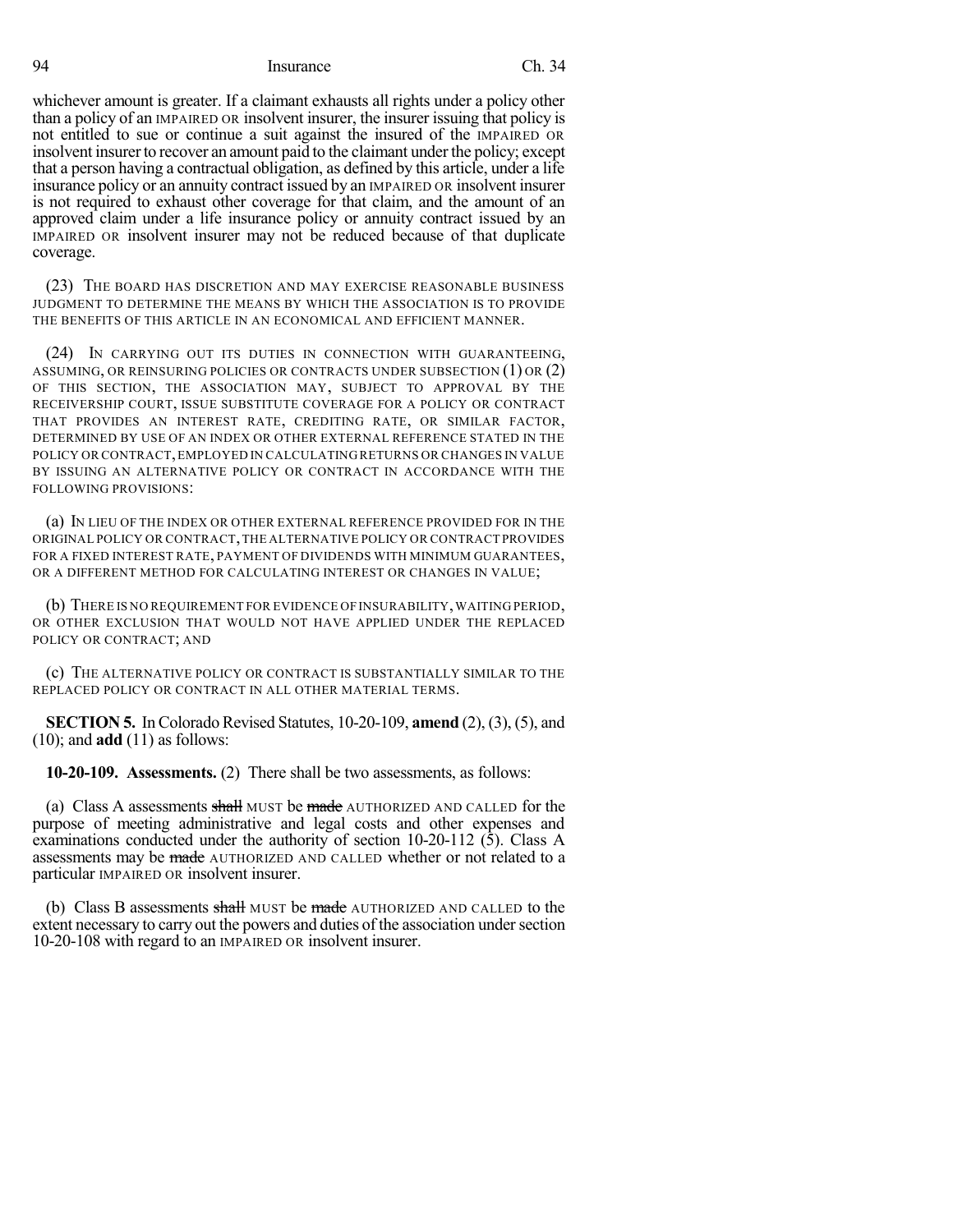(3) (a) The amount of any class A assessment shall MUST be determined by the board and may be made AUTHORIZED AND CALLED on a non-pro rata basis.  $\mathbf{\hat{A}}$ non-pro rata assessment shall not exceed one hundred fifty dollars per member insurer in any one calendar year. The amount of any class B assessment shall be allocated for assessment purposes among the accounts pursuant to an allocation formula which may be based on the premiums or reserves of the IMPAIRED OR insolvent insurer or any other standard deemed by the board in its sole discretion to be fair and reasonable under the circumstances.

(b) Class Bassessments against member insurersfor each accountshall be in the proportion that the premiums received on business in this state by each assessed member insurer on policies or contracts covered by each account for the three most recent calendar years for which information is available preceding the year in which the insurer became IMPAIRED OR insolvent, bear to such premiums received on business in this state for such calendar years by all assessed member insurers.

(c) Assessments for funds to meet the requirements of the association with respect to an IMPAIRED OR insolvent insurer shall MUST not be made AUTHORIZED OR CALLED until necessary to implement the purposes of this article. Classification of assessments under subsection  $(2)$  of this section and computation of assessments under this subsection (3) shall be made with a reasonable degree of accuracy, recognizing that exact determinations may not always be possible. THE ASSOCIATION SHALL NOTIFY EACH MEMBER INSURER OF ITS ANTICIPATED PRO RATA SHARE OF AN AUTHORIZED ASSESSMENT NOT YET CALLED WITHIN ONE HUNDRED EIGHTY DAYS AFTER THE ASSESSMENT IS AUTHORIZED.

(5) (a) The SUBJECT TO PARAGRAPH (b) OF THIS SUBSECTION (5), THE total of all assessments upon AUTHORIZED BY THE ASSOCIATION WITH RESPECT TO a member insurer for each account shall MUST not EXCEED in any one calendar year, exceed one TWO percent of the average premiums received by such THE insurer in this state on the policies and contracts covered by the account during the three calendar years preceding the year in which the insurer became IMPAIRED OR insolvent.

(b) IF TWO OR MORE ASSESSMENTS ARE AUTHORIZED IN ONE CALENDAR YEAR WITH RESPECT TO INSURERS WHO BECOME IMPAIRED OR INSOLVENT IN DIFFERENT CALENDAR YEARS, THE AVERAGE ANNUAL PREMIUMS FOR PURPOSES OF THE AGGREGATE ASSESSMENT PERCENTAGE LIMITATION REFERENCED IN PARAGRAPH (a) OF THIS SUBSECTION (5)IS EQUAL AND LIMITED TO THE HIGHEST OF THE THREE-YEAR AVERAGE ANNUAL PREMIUMS FOR THE APPLICABLE ACCOUNT AS CALCULATED UNDER THIS SECTION.

(c) If the maximum assessment, together with the other assets of the association in any account, does not provide in any one year in any of the accounts an amount sufficient to carry out the responsibilities of the association, the necessary additional funds shall be assessed as soon thereafter as permitted by this article.

(d) The board shall provide in the plan of operation a method of allocating funds among claims, whether relating to one or more IMPAIRED OR insolvent insurers, when the maximum assessment will be insufficient to cover anticipated claims.

(10) (a) An assessment is deemed to occur on the date upon which the board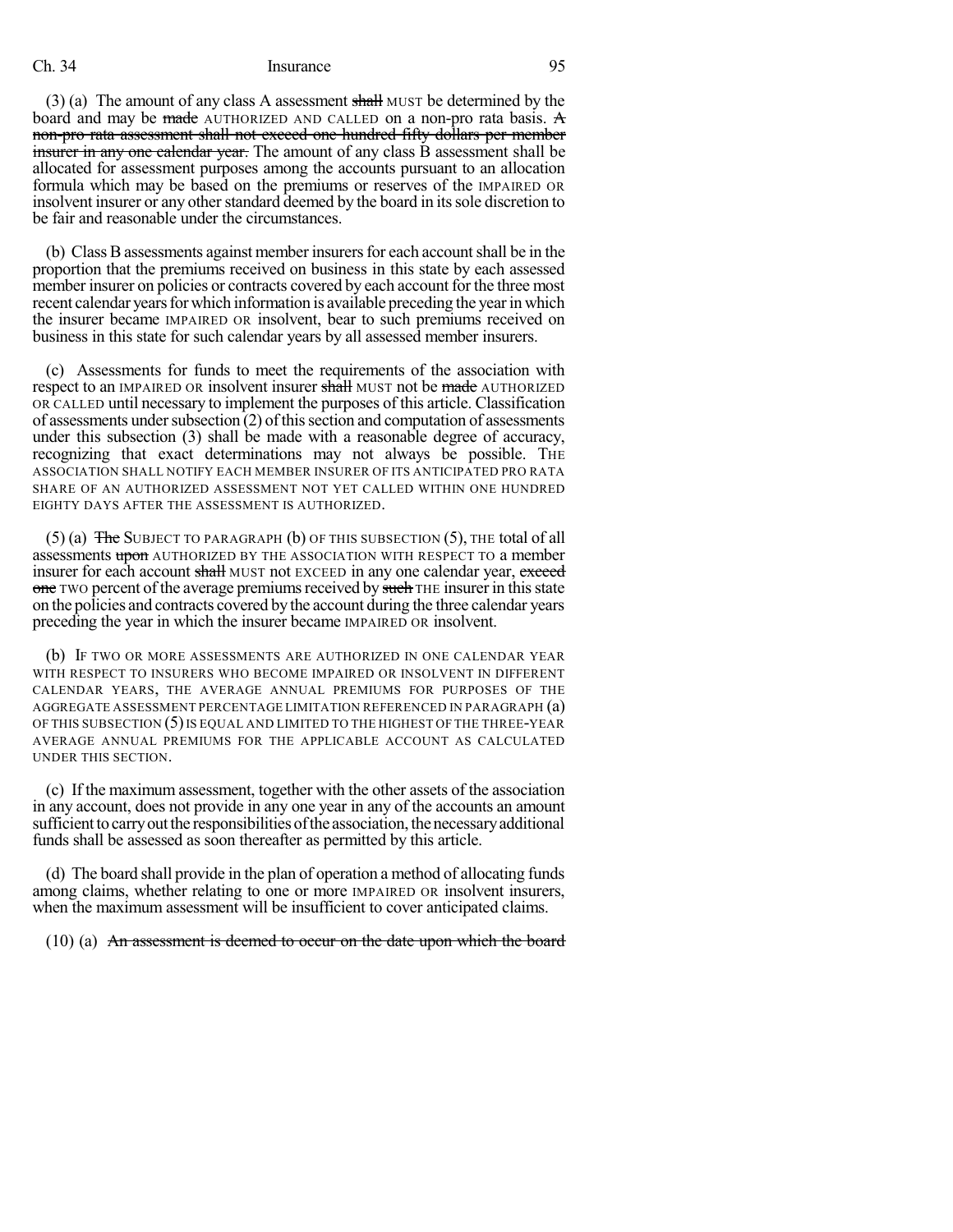votes such assessment. The board may defer calling the payment of the assessment or may call for payment in one or more installments A MEMBER INSURER THAT INTENDS TO PROTEST ALL OR PART OF AN ASSESSMENT SHALL PAY, WHEN DUE, THE FULL AMOUNT OF THE ASSESSMENT IN THE NOTICE PROVIDED BY THE ASSOCIATION. THE PAYMENT MUST BE AVAILABLE TO MEET ASSOCIATION OBLIGATIONS DURING THE PENDENCY OF THE PROTEST OR ANY SUBSEQUENT APPEAL.PAYMENTS MUST BE ACCOMPANIED BY A STATEMENT IN WRITING THAT THE PAYMENT IS MADE UNDER PROTEST AND A BRIEF STATEMENT OF THE GROUNDS FOR THE PROTEST.

(b) WITHIN SIXTY DAYS FOLLOWING THE PAYMENT OF AN ASSESSMENT UNDER PROTEST BY A MEMBER INSURER, THE ASSOCIATION SHALL NOTIFY THE MEMBER INSURER IN WRITING OF ITS DETERMINATION WITH RESPECT TO THE PROTEST UNLESS THE ASSOCIATION NOTIFIES THE MEMBER INSURER THAT ADDITIONAL TIME IS REQUIRED TO RESOLVE THE ISSUES RAISED BY THE PROTEST.

(c) WITHIN THIRTY DAYS AFTER A FINAL DECISION, THE ASSOCIATION SHALL NOTIFY THE PROTESTING MEMBER INSURER IN WRITING OF THE FINAL DECISION. WITHIN SIXTY DAYS AFTER RECEIVING NOTICE OF THE FINAL DECISION, THE PROTESTING MEMBER INSURER MAY APPEAL THE FINAL DECISION TO THE COMMISSIONER.

(d) IN ALTERNATIVE TO RENDERING A FINAL DECISION WITH RESPECT TO A PROTEST BASED ON A QUESTION REGARDING THE ASSESSMENT BASE, THE ASSOCIATION MAY REFER PROTESTS DIRECTLY TO THE COMMISSIONER FOR A FINAL DECISION, WITH OR WITHOUT A RECOMMENDATION FROM THE ASSOCIATION.

(e) IF THE PROTEST OR APPEAL ON THE ASSESSMENT IS UPHELD, THE ASSOCIATION MUST RETURN THE AMOUNT PAID IN ERROR OR EXCESS TO THE MEMBER INSURER. INTEREST ON A REFUND DUE TO A PROTESTING MEMBER INSURER MUST BE PAID AT THE RATE ACTUALLY EARNED BY THE ASSOCIATION.

(11) THE ASSOCIATION MAY REQUEST INFORMATION OF MEMBER INSURERS IN ORDER TO AID IN THE EXERCISE OF ITS POWER UNDER THIS SECTION. MEMBER INSURERS SHALL PROMPTLY REPLY TO ANY REQUEST FOR INFORMATION FROM THE ASSOCIATION.

**SECTION 6.** In Colorado Revised Statutes, 10-20-110, **amend** (3) introductory portion; **repeal** (5); and **add** (3) (h) and (3) (i) as follows:

**10-20-110. Plan of operation.** (3) The plan of operation shall MUST, in addition to any other provisions specified in this article:

(h) ESTABLISH PROCEDURES WHEREBY A DIRECTOR MAY BE REMOVED FOR CAUSE, INCLUDING A DIRECTOR OR MEMBER INSURER THAT BECOMES AN IMPAIRED OR INSOLVENT INSURER;

(i) REQUIRE THE BOARD OF DIRECTORS TO ESTABLISH A POLICY AND PROCEDURES TO ADDRESS CONFLICTS OF INTEREST.

(5) The plan of operation shall establish a procedure for protest by a member insurer of assessments made by the association pursuant to section 10-20-109. Such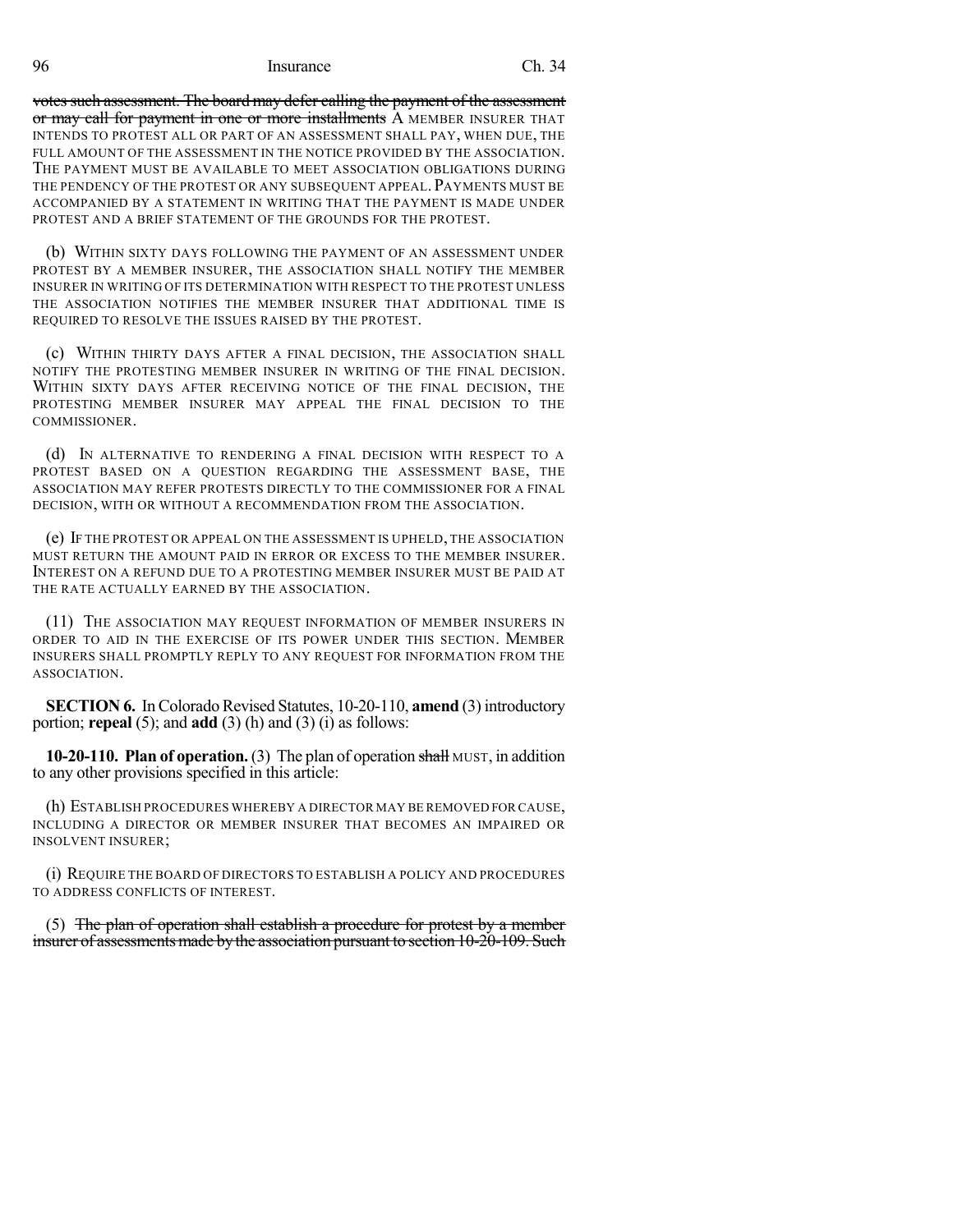procedure shall require that:

(a) Any member insurer that wishes to protest all or any part of an assessment for any year shall first pay the full amount of the assessment as set forth in the notice provided by the association. Such payments shall be accompanied by a statement in writing that the payment is made under protest, setting forth a brief statement of the ground for the protest. The association shall hold such payments in a separate interest-bearing account.

(b) Within thirty days following the payment of an assessment under protest by any protesting member insurer, the association shall notify the member insurer in writing of its determination with respect to the protest unless the association notifies the member that additional time is required to resolve the issues raised by the protest.

(c) In the event the association determines that the protesting member insurer is entitled to a refund, such refund shall be made within thirty days following the date upon which the association makes its determination.

(d) In the alternative to rendering a decision with respect to any protest based on a question regarding the assessment base, the association may refer such protests to the commissioner for final decision, with or without a recommendation from the association.

(e) Interest on any refund due a protesting member insurer shall be paid at the rate actually earned by the association.

**SECTION 7.** In Colorado Revised Statutes, 10-20-111, **amend** (1) (b) and (3) as follows:

**10-20-111. Powers and duties of the commissioner.** (1) In addition to any other powers and duties specified in this article, the commissioner shall:

(b) Notifythe board ofthe existence of an IMPAIRED OR insolvent insurer not later than three days after a determination of IMPAIRMENT OR insolvency is made by the commissioner, irrespective of limitations imposed upon the commissioner in section 10-3-401;

(3) The CONSERVATOR, REHABILITATOR, OR liquidator of any IMPAIRED OR insolvent insurer shall notify all interested persons of the effect of this article.

**SECTION 8.** In Colorado Revised Statutes, 10-20-112, **amend** (1) (c) and (4); and **repeal** (5) and (7) as follows:

**10-20-112. Prevention of insolvencies.** (1) To aid in the detection and prevention of insurer insolvencies, it shall be the duty of the commissioner:

(c) To report to the board when the commissioner hasreasonable cause to believe from an examination, whether completed or in process, of a member company that such member company may be an IMPAIRED OR insolvent insurer;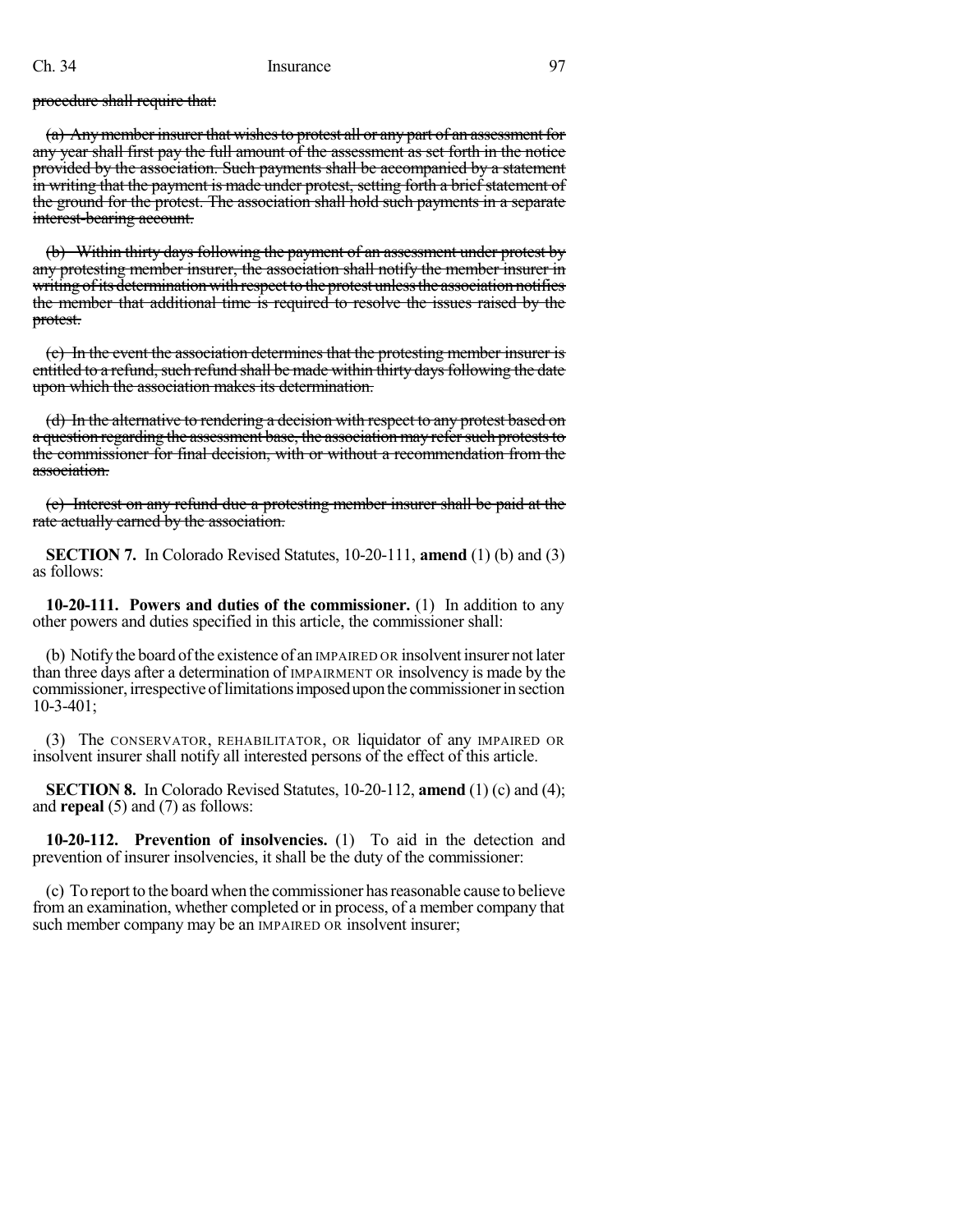(4) The board shall notify the commissioner when the board has actual knowledge that an insurer may be insolvent THE BOARD OF DIRECTORS MAY, UPON A MAJORITY VOTE, NOTIFY THE COMMISSIONER OF ANY INFORMATION INDICATING THAT A MEMBER INSURER MAY BE IMPAIRED OR INSOLVENT.

(5) The board shall request that the commissioner order an examination of any member insurer which the board in good faith believes may be insolvent. Within thirty days after the receipt of such request, the commissioner shall begin such examination. The examination may be conducted as an NAIC examination or may be conducted by such persons as the commissioner designates. The cost of such examination shall be paid by the association, and the examination report shall be treated confidentially. In no event shall such examination report be released to the board prior to its release to the public, but this shall not preclude the commissioner from complying with subsection (1) of this section. The commissioner shall notify the board when the examination is completed. The request for an examination shall be kept on file by the commissioner, but it shall not be open to public inspection prior to the release of the examination report to the public. For purposes of this subsection  $(5)$ , a "request" is not a report or recommendation.

(7) The board may, at the conclusion of any insurer insolvency in which the association was obligated to pay covered claims, prepare a report to the commissioner containing such information as it may have in its possession bearing on the history and causes of such insolvency. The board may cooperate with the boards of directors of guaranty associations in other states in preparing a report on the history and causes of insolvency of a particular insurer and may adopt by reference any report prepared by such other associations.

**SECTION 9.** In Colorado Revised Statutes, 10-20-114, **amend** (1), (2), (3), (4), (5) (a), and (5) (d); and **add** (3.5) as follows:

**10-20-114. Miscellaneous provisions.** (1) Nothing in this article shall be construed to reduce REDUCES the liability for unpaid assessments of the insureds of an IMPAIRED OR insolvent insurer operating under a plan with assessment liability.

(2) Records shall be kept of all negotiations and meetings in which the association or its representatives are involved THE ASSOCIATION MUST KEEP RECORDS OF ALL MEETINGS OF THE BOARD OF DIRECTORS to discussthe activities of the association in carrying out its powers and duties pursuant to section 10-20-108. Records of such negotiations or meetings shall MAY be made public only upon the termination of a liquidation, REHABILITATION, OR CONSERVATION proceeding involving the IMPAIRED OR insolvent insurer, upon the termination of the IMPAIRMENT OR insolvency of the insurer, or upon the order of a court of competent jurisdiction. Nothing in this subsection  $(2)$  shall limit LIMITS the duty of the association to render a report of its activities under section 10-20-115.

(3) For the purpose of carrying out its obligations under this article, the association shall be IS deemed to be a creditor of the IMPAIRED OR insolvent insurer to the extent of assets attributable to covered policies reduced by any amounts to which the association is entitled as assignee or subrogee pursuant to section 10-20-108  $(11)$  (12). Assets of the IMPAIRED OR insolvent insurer attributable to covered policies shall be used to continue all covered policies and pay all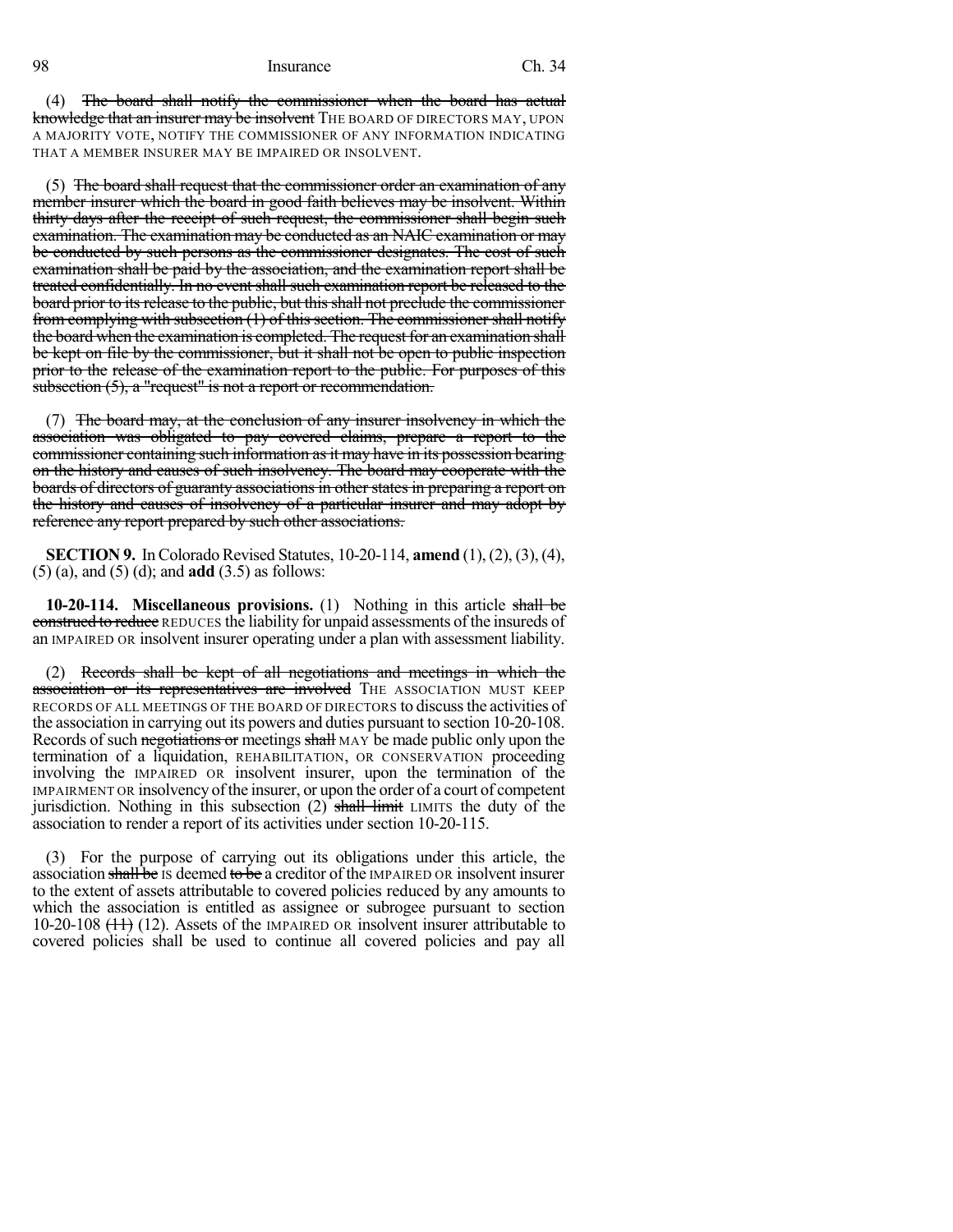contractual obligations of the IMPAIRED OR insolvent insurer as required by this article. "Assets attributable to covered policies", as used in this subsection (3), are that proportion of the assets which the reserves that should have been established for such policies bear to the reserves that should have been established for all policies of insurance written by the IMPAIRED OR insolvent insurer.

(3.5) AS A CREDITOR OF AN IMPAIRED OR INSOLVENT INSURER AS ESTABLISHED IN THIS SECTION AND CONSISTENT WITH SECTION 10-3-533, THE ASSOCIATION AND OTHER SIMILAR ASSOCIATIONS ARE ENTITLED TO RECEIVE A DISBURSEMENT OF ASSETS OUT OF THE MARSHALED ASSETS FROM TIME TO TIME AS THE ASSETS BECOME AVAILABLE TO REIMBURSE THE ASSOCIATION, AS A CREDIT AGAINST CONTRACTUAL OBLIGATIONS UNDER THIS ARTICLE. IF THE LIQUIDATOR HAS NOT MADE AN APPLICATION TO THE RECEIVERSHIP COURT FOR APPROVAL OF A PROPOSAL TO DISBURSE ASSETS OUT OF MARSHALED ASSETS TO GUARANTY ASSOCIATIONS HAVING OBLIGATIONS BECAUSE OF THE INSOLVENCY WITHIN ONE HUNDRED TWENTY DAYS AFTER A FINAL DETERMINATION OF INSOLVENCY OF AN INSURER BY THE RECEIVERSHIP COURT, THE ASSOCIATION MAY APPLY TO THE RECEIVERSHIP COURT FOR APPROVAL OF ITS OWN PROPOSAL TO DISBURSE THESE ASSETS.

(4) (a) Prior to the termination of any REHABILITATION, CONSERVATION, OR liquidation proceeding, the court may take into consideration the contributions of the respective parties, including the association, the shareholders, and policyholders of the IMPAIRED OR insolvent insurer, and any other party with a bona fide interest, in making an equitable distribution of the ownership rights of such THE insolvent insurer. In such a determination, consideration shall be given to the welfare of the policyholders of the continuing or successor insurer.

(b) No distribution to stockholders, if any, of an IMPAIRED OR insolvent insurer shall be made until and unless the total amount of valid claims of the association with interest thereon for funds expended in carrying out its powers and duties pursuant to section 10-20-108 with respect to such THE insurer have been fully recovered by the association.

(5) (a) If an order for REHABILITATION OR liquidation of an insurer domiciled in this state has been entered, the receiver appointed under such order shall have a right to recover on behalf of the insurer, from any affiliate that controlled it, the amount of distributions, other than stock dividends paid by the insurer on its capital stock, made at any time during the five years preceding the petition for liquidation subject to the limitations of paragraphs (b) to (d) of this subsection (5).

(d) The maximum amount recoverable under this subsection  $(5)$  shall be Is the amount needed, in excess of all other available assets of the IMPAIRED OR insolvent insurer, to pay the contractual obligations of the IMPAIRED OR insolvent insurer.

**SECTION 10.** In Colorado Revised Statutes, **amend** 10-20-118 as follows:

**10-20-118. Stay of proceedings - reopening default judgments.** All proceedings in which the IMPAIRED OR insolvent insurer is a party in any court in this state shall be stayed for sixty ONE HUNDRED EIGHTY days after the date an order of CONSERVATION, REHABILITATION, OR liquidation is final to permit proper legal action by the association on any matters germane to its powers or duties. As to